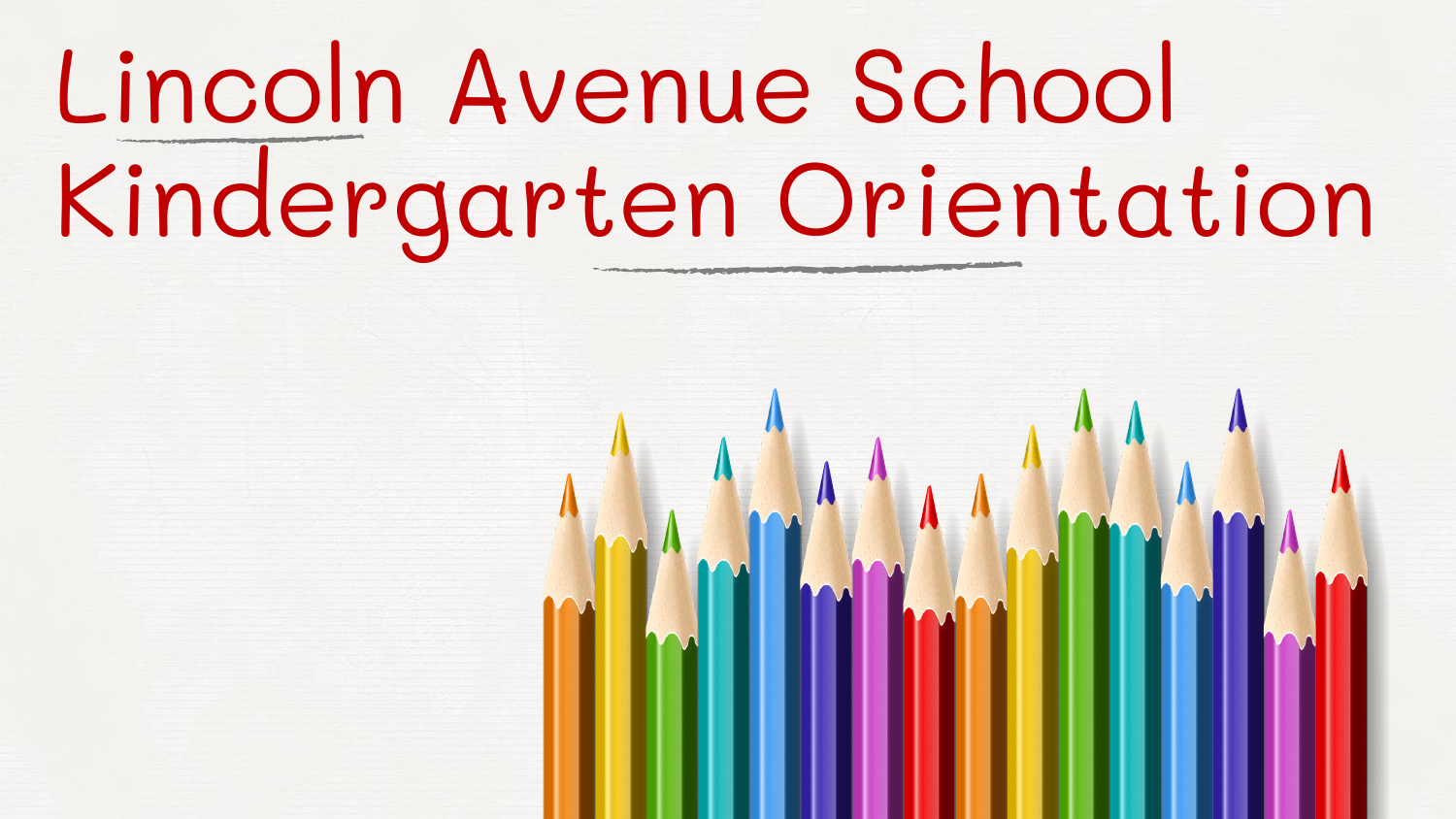#### Before We Begin

✘ Translation Services are available in French Creole & Spanish

✘ You can access them on both Computers/Desktops & Mobile/Table devices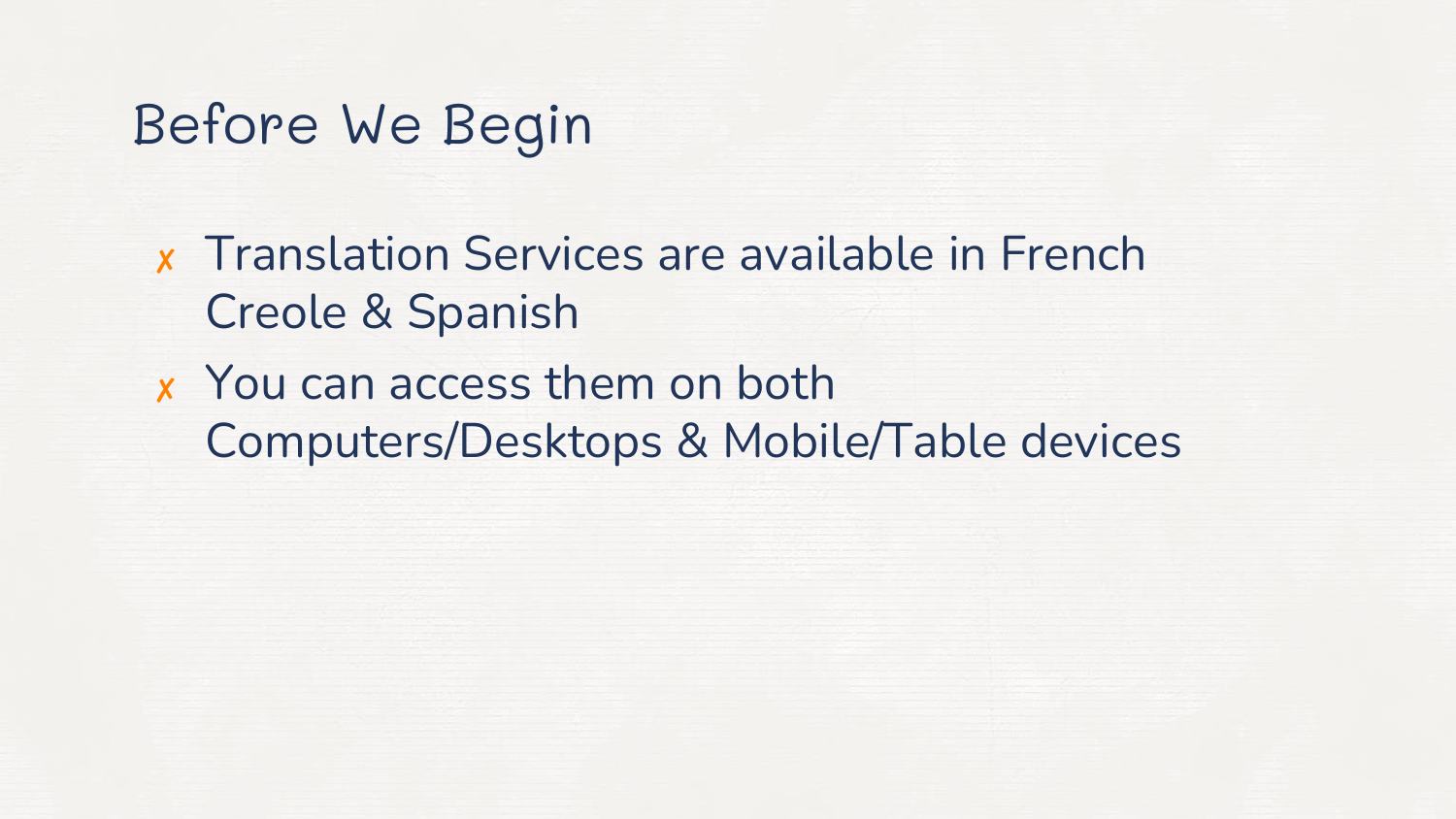#### Translation Service – Computer

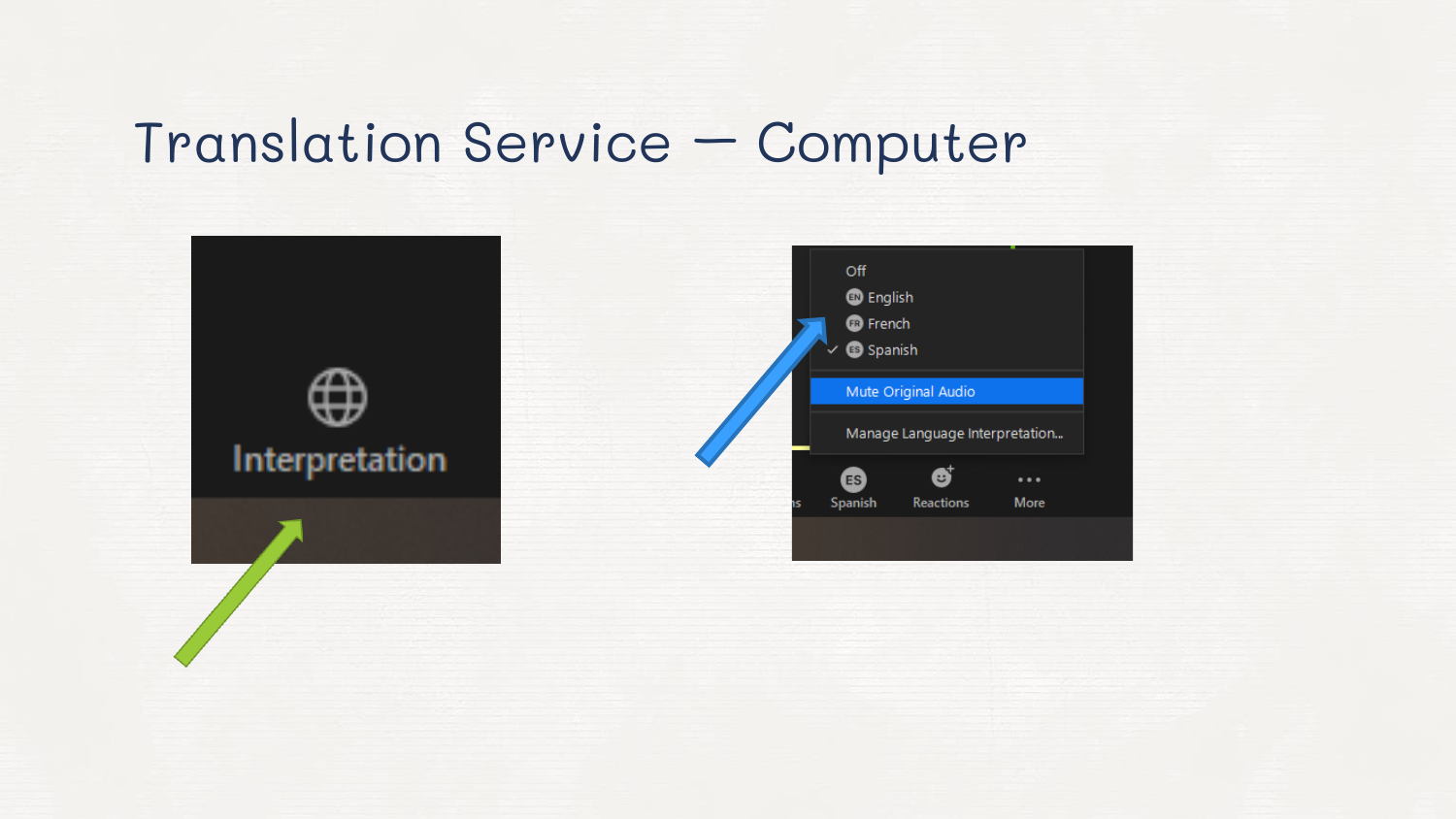### Translation Service – Mobile/Tablet



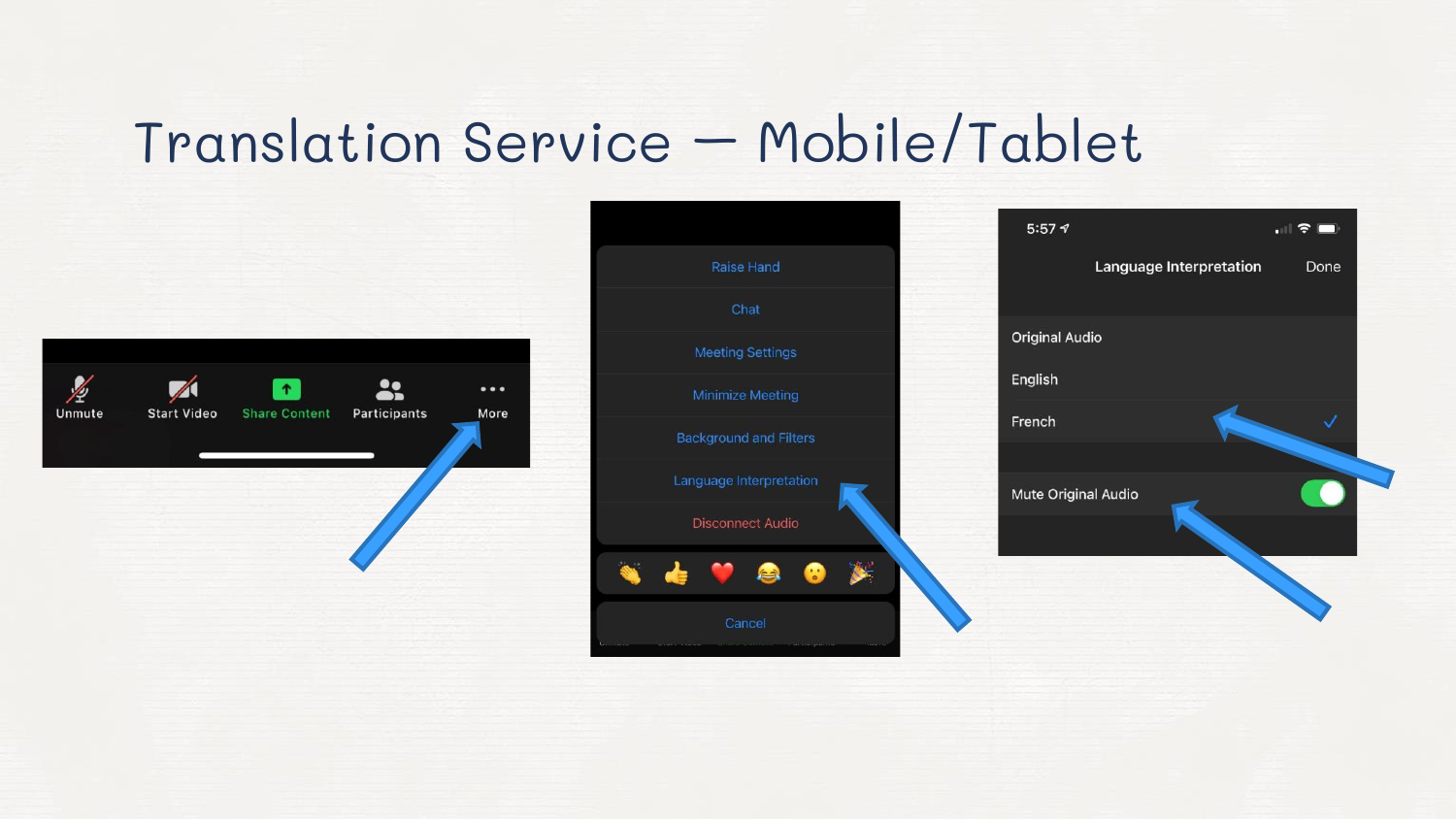### Agenda

- ✘ **Welcome & Introductions**
- ✘ **Curriculum**
- ✘ **Special Activity Courses**
- ✘ **Grading & Assessment**
- ✘ **Policies & Procedures**
- ✘ **Communication**
- ✘ **Health & Safety**
- ✘ **Supply Lists**
- ✘ **Q & A**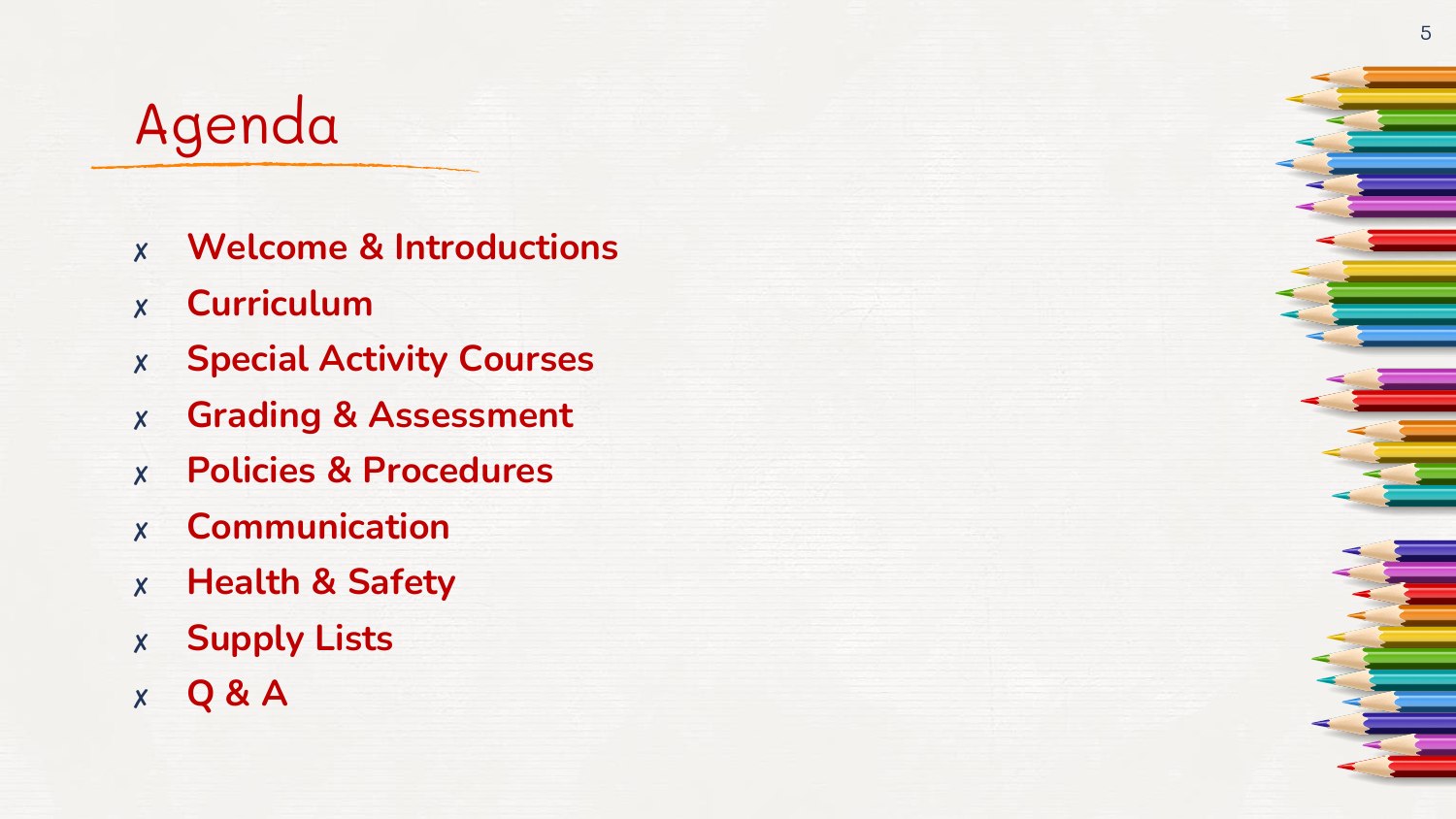## **Meet the**

### **Team**

#### **Administrators**

- Mr. Frank Iannucci, Principal
- Ms. Isabel Colon, Assistant Principal
- Mr. Patrick Yearwood, Assistant Principal
- Mr. Noel Cruz, Dean of Students

#### **Kindergarten Team (K-Team)**

- Mrs. Albuquerque & Mrs. Valderamo
- Ms. Coward & Mrs. Davis
- Mr. Garcia & Ms. Beggy
- Ms. Kabrel & Mr. Lewis
- Mr. Larkin & Ms. Jenkins
- Ms. Williams & Mr. Jackson
- Mrs. Alvarado ESL
- Ms. Zambrano ESL
- Mr. Linfante Resource

#### **Special Activity Teachers**

- Mrs. Betancourt Spanish
- Mr. Dukenson, Ms. Leder, Mr. Yeager – Physical Education
- Mr. St. Joy French
- Mrs. Chavarria & Ms. Palma Art
- Ms. Harris-Lee Technology
- Mrs. Gorsak Vocal Music
- Mrs. Kane Dance
- Mr. Snead Media Center
- Mr. Hammond Instrumental

#### **Student Support Team**

- Mrs. Farrar Nurse
- Mrs. Thomas School Counselor
- Mr. Nicholson Social Worker
- Dr. Guallab, Mrs. Kehr, and Mrs. Petiote  $-$ Child Study Team
- Ms. Desanges Community Liaison
- Mrs. Brown Secretary
- Ms. Davis Secretary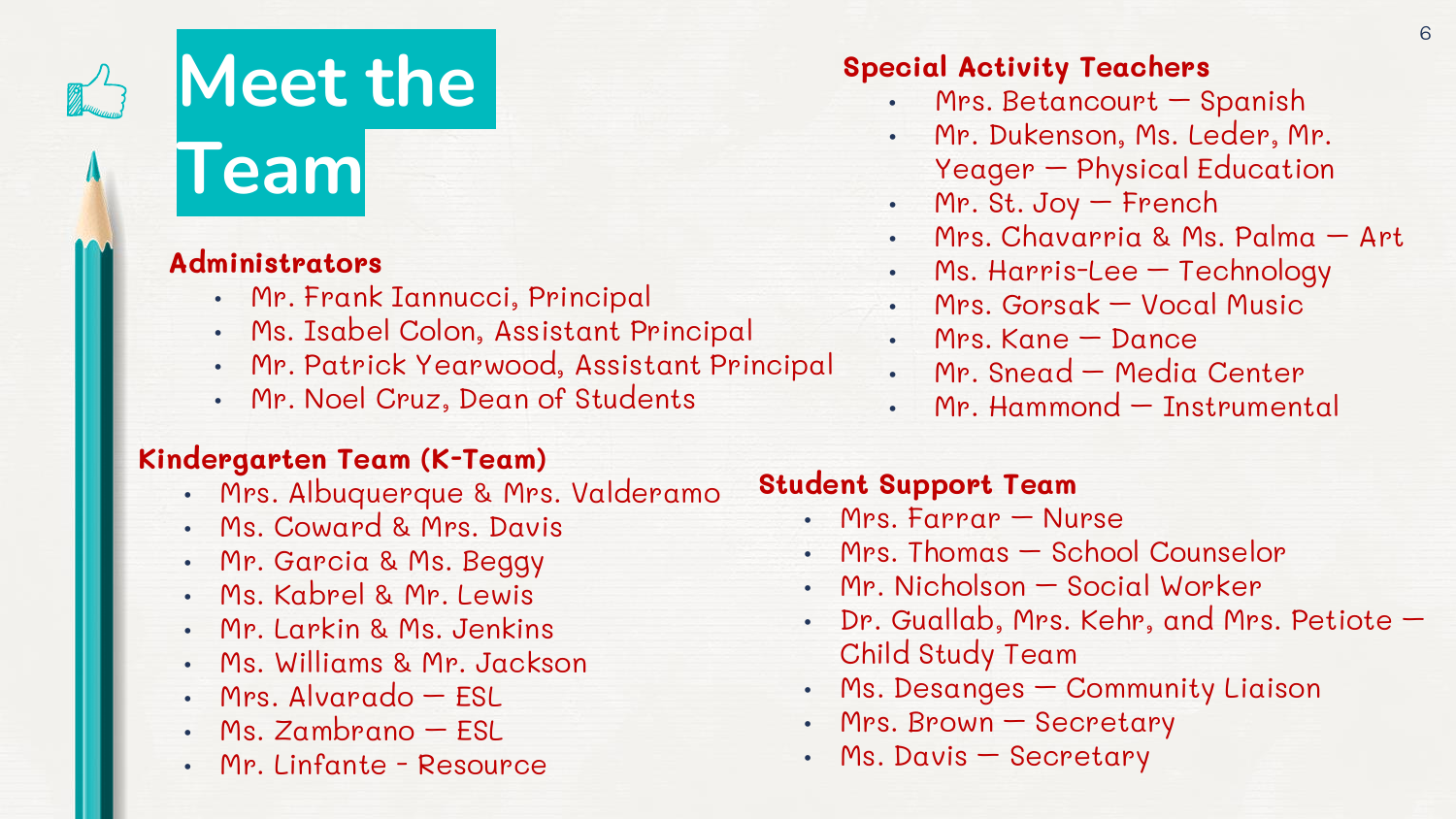1. Curriculum

#### English Language Arts, Mathematics, Science, and Social Studies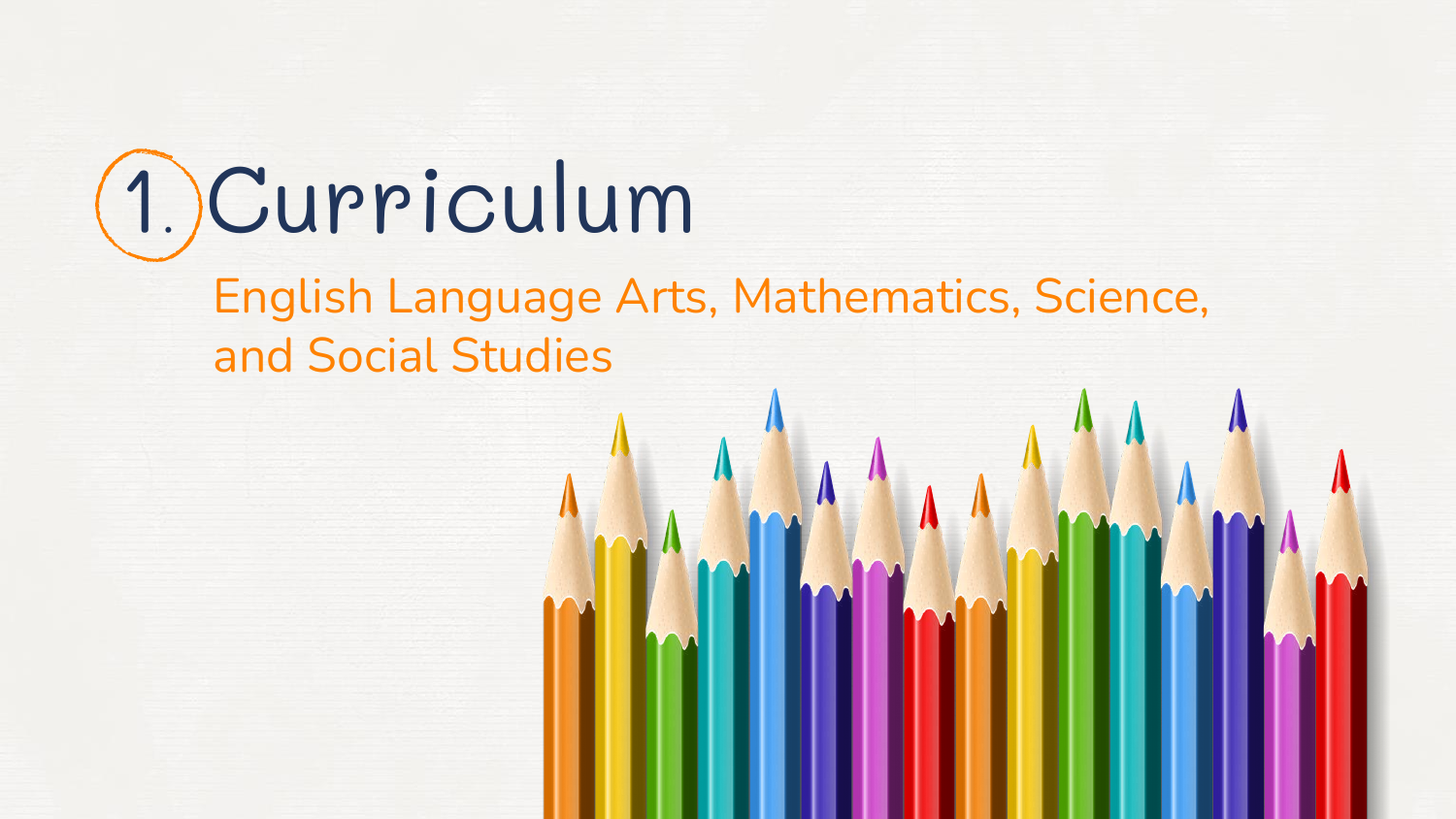### "The beautiful thing about learning, is that no one can take it away from you!"

8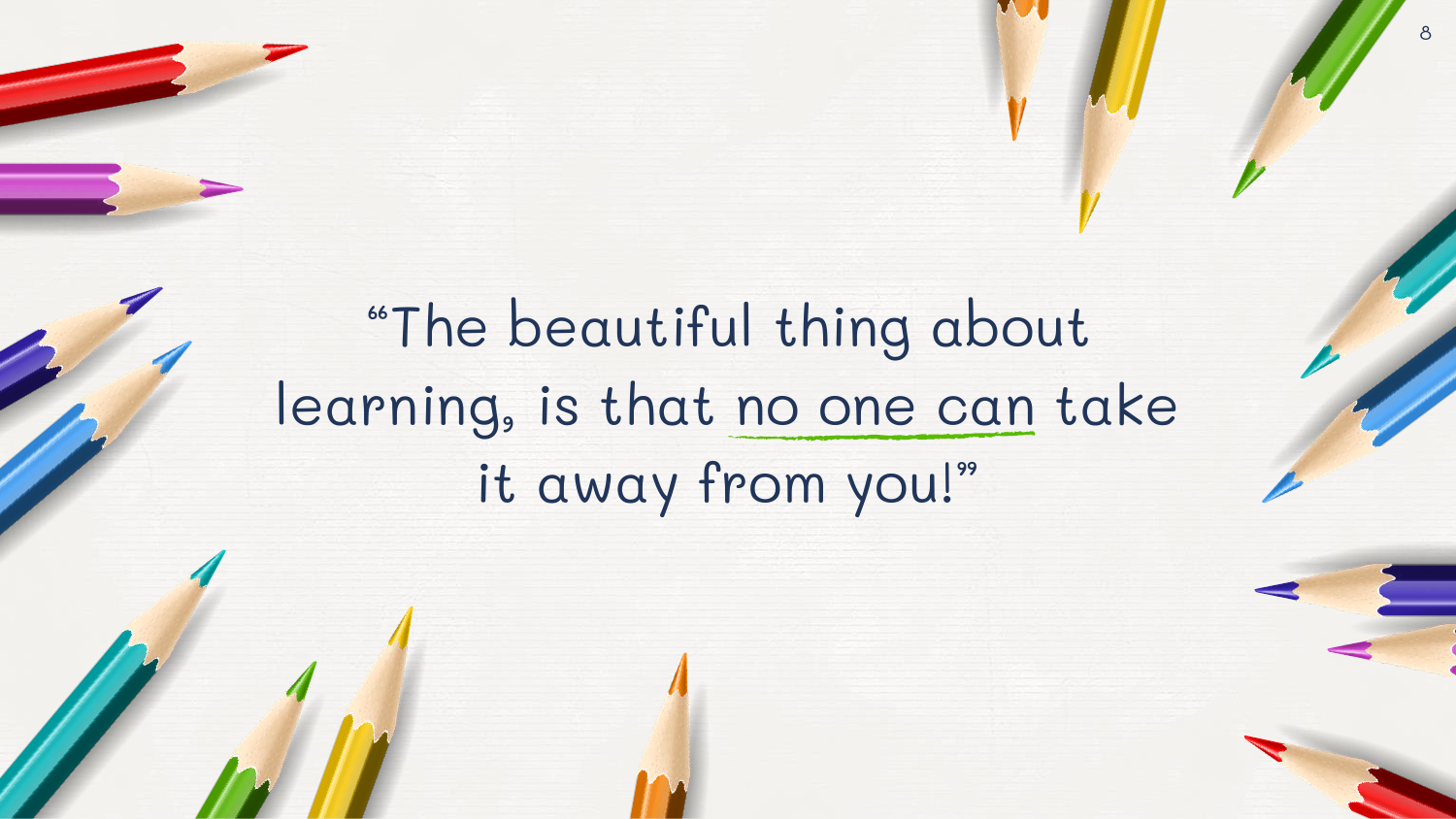

**Primary 12 1244**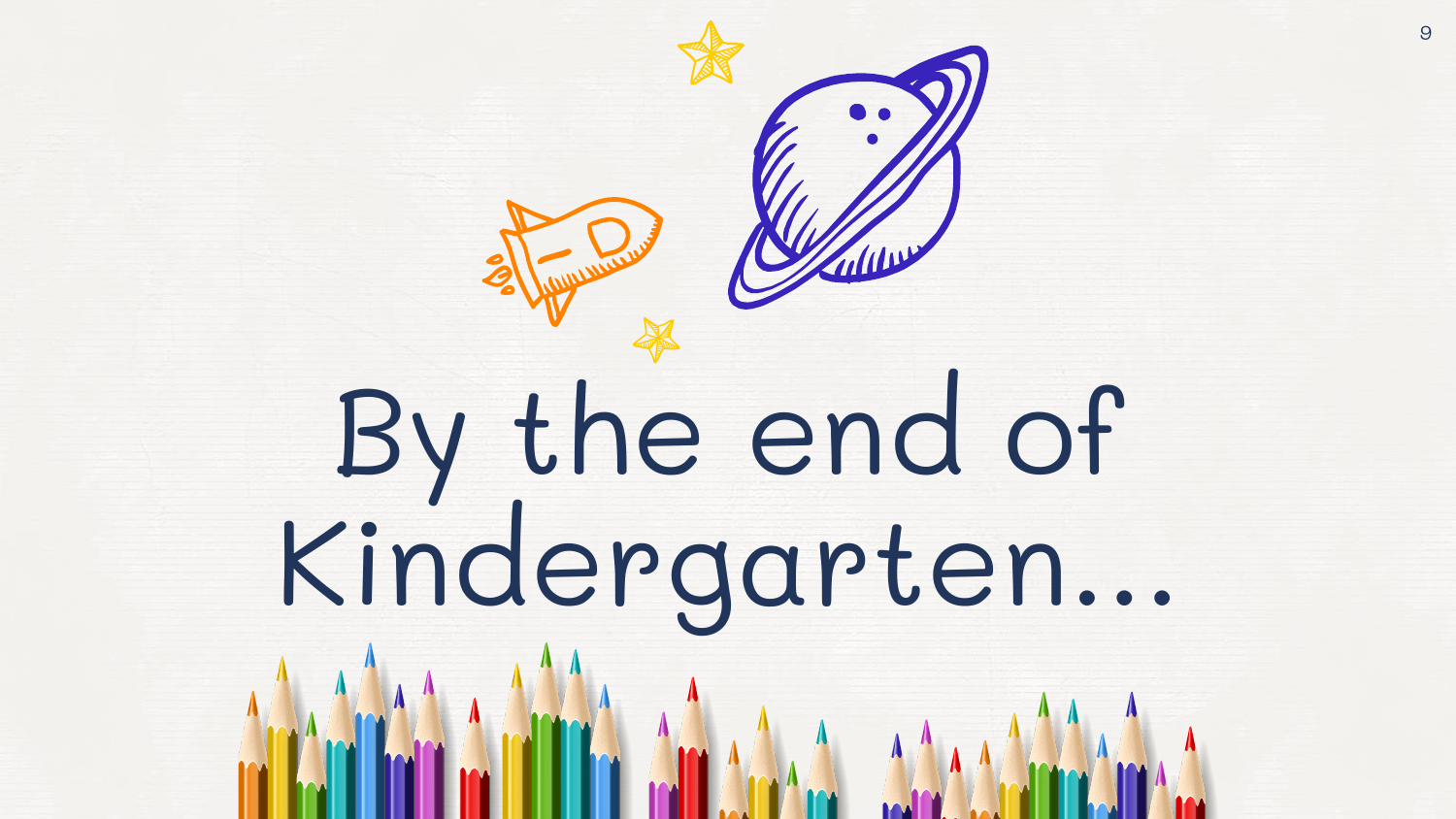### English Language Arts

K Read Independently on a level D Identify and Read at least 25 sight words ✘ Segment and blend one-syllable words Orally generate rhymes in response to spoken words Identify all 26 letters, their common sounds, and a word that begins with the given letter **X** Write their first and last name ✘ Use letter-sound correspondences to spell consonant-vowel-consonant (CVC) words X Use inventive spelling

- X Use punctuation at the end of a sentence
- X Use appropriate spacing between words
- X Spell sight words correctly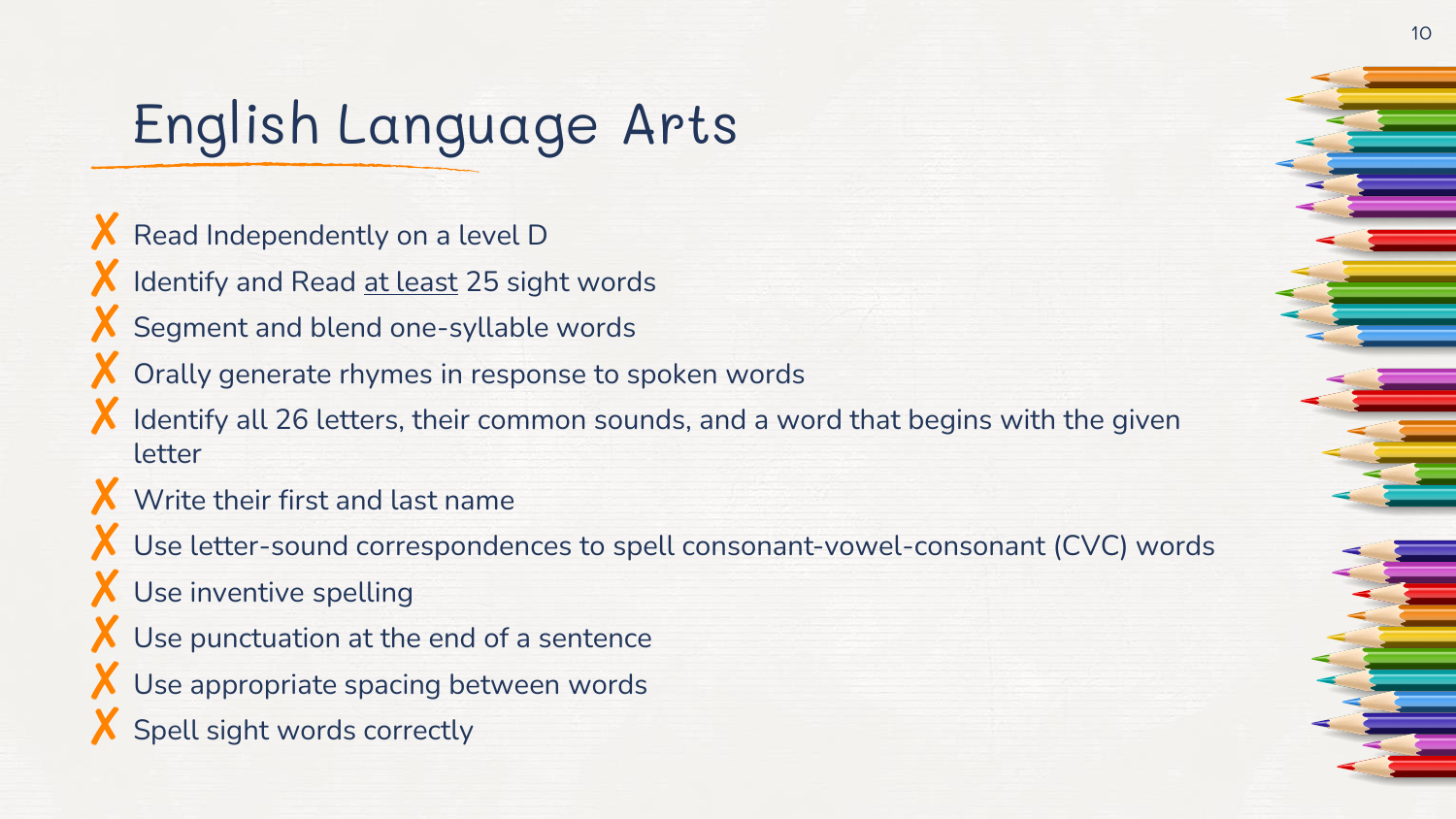11

### English Language Arts – Into Reading…

- $x$  Module 1 All about me in kindergarten
- Module 2 Healthy me and my community
- Module 3 I can persevere in America!
- $x$  Module 4 Up close in nature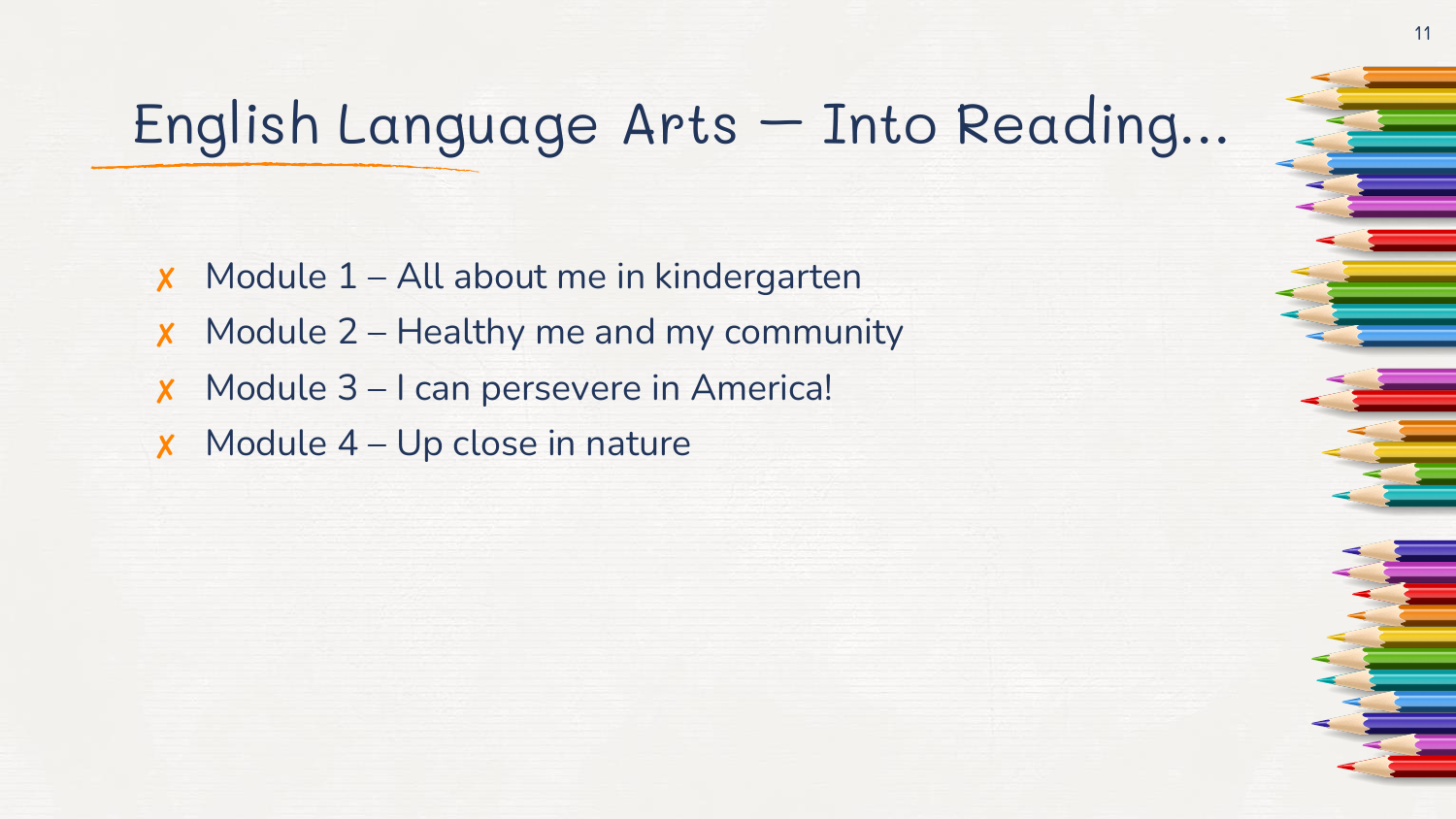#### Mathematics

**X** Identify & Compare 2D and 3D Shapes X Count by 1's to 100 X Count by 10's to 100 X Read & Write Numbers to 20 X Create sets and compare numbers to 20 Solve word problems using objects and drawings to find sums up to 10 and differences within 10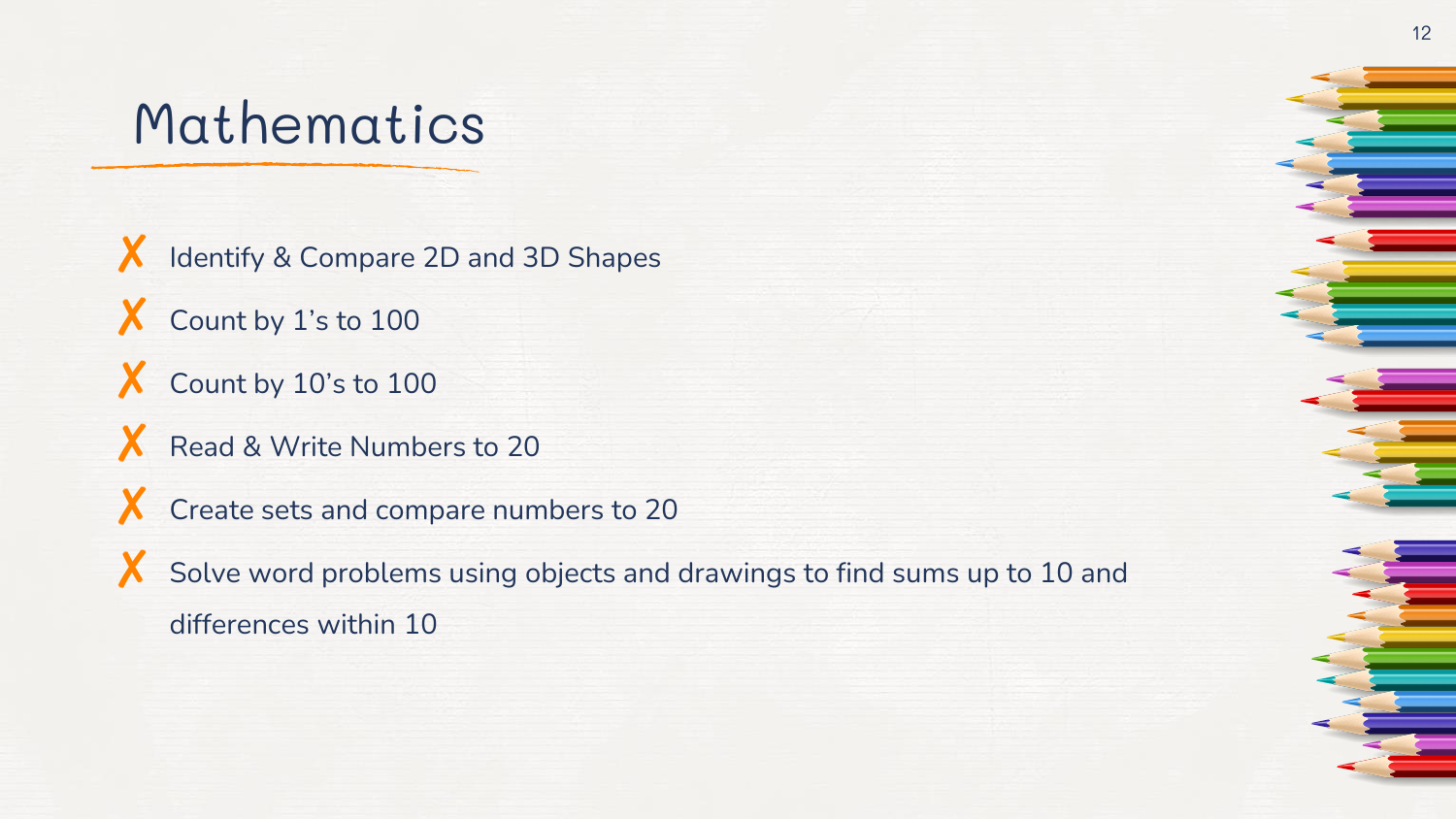#### Mathematics – Eureka Math

- Module 1 Numbers to 10
- Module 2 Two-Dimensional & Three-Dimensional Shapes
- Module 3 Comparison of Length, Weight, Capacity, and Numbers to 10
- Module 4 Number Pairs, Addition, and Subtraction to 10
- Module 5 Numbers 10-20; Count to 100 by ones and tens
- Module 6 Analyzing, Comparing, and Composing Shapes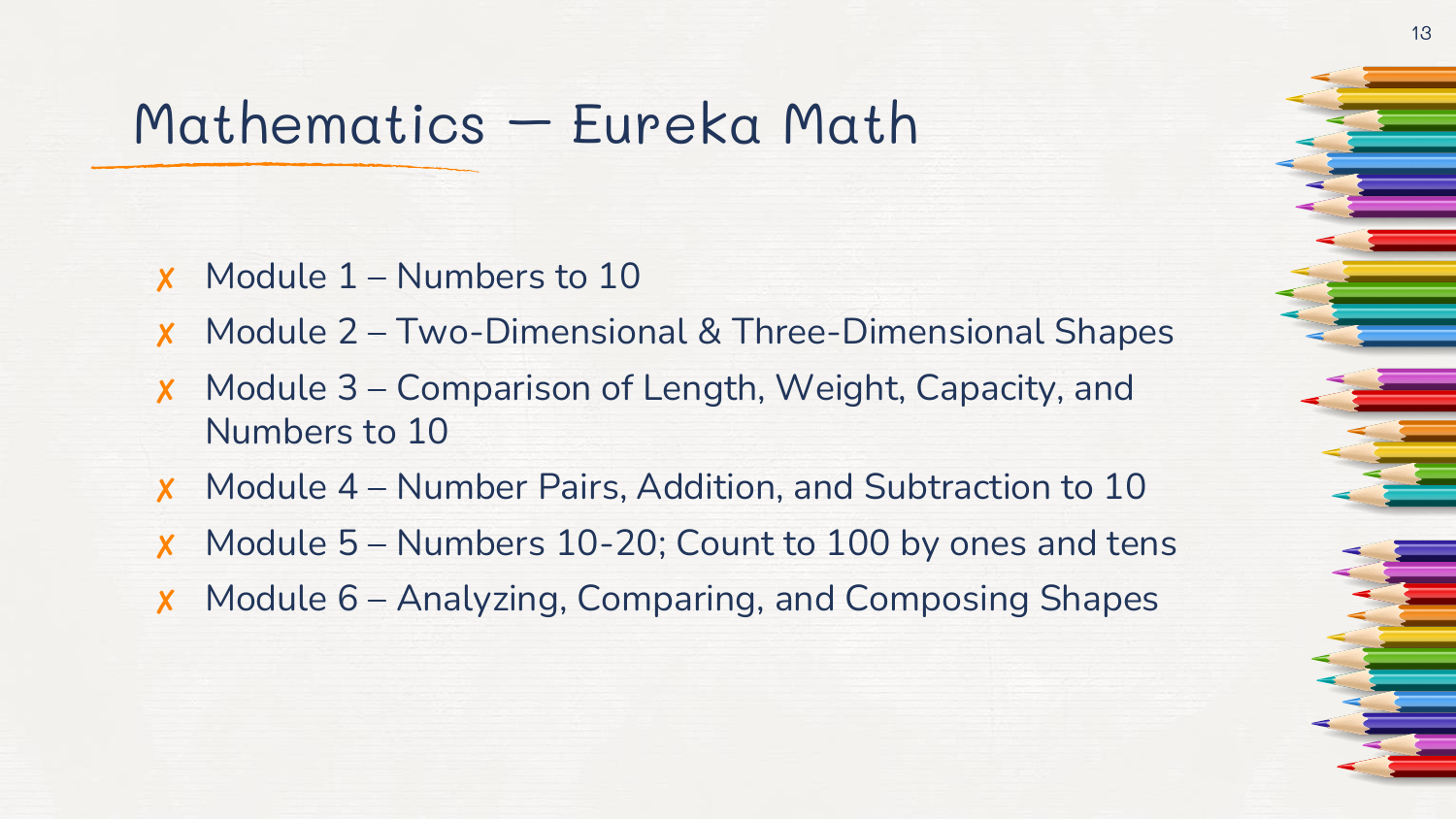#### Science – FOSS

#### Materials and Motion

- We begin with a study of natural resources and properties of materials, and how those properties of wood, paper and fabric, determine their use.
- Students come to understand that humans use natural resources for everything they do and that people affect the world around them.
- Students use those materials to engineer structures, applying physical science core ideas of energy transfer. After building a repertoire of practices with materials, students investigate the effect of pushes and pulls, and apply their intuitive notion of the concept of variables to change the strength and direction of rolling balls to achieve specific outcomes.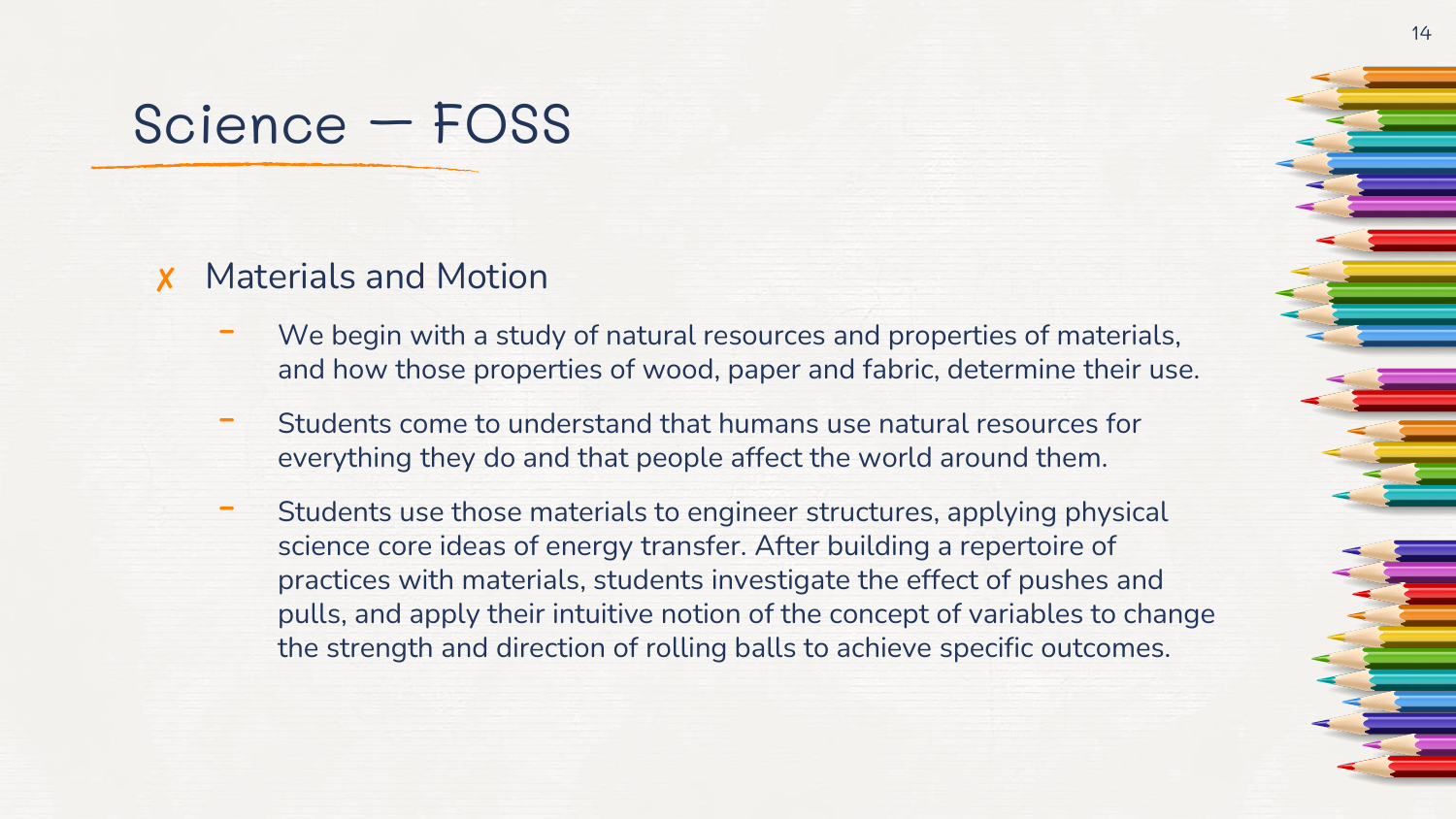#### Science – FOSS

#### ✘ Animals Two by Two

- Provides students with close and personal interaction with some common land and water animals. Appropriate classroom habitats are established, and students learn to care for the animals.
- Students will be able to observe and describe the structures of a variety of common animals - fish, birds, snails, earthworms, and isopods.
- Students will be able to compare structures and behaviors of different pairs of animals. Students will be able to observe interactions of animals with their surroundings.
- Students will be able to describe properties of objects, compare them, and sort them by properties.
- Students will be able to communicate observations and comparisons orally and through words and drawings.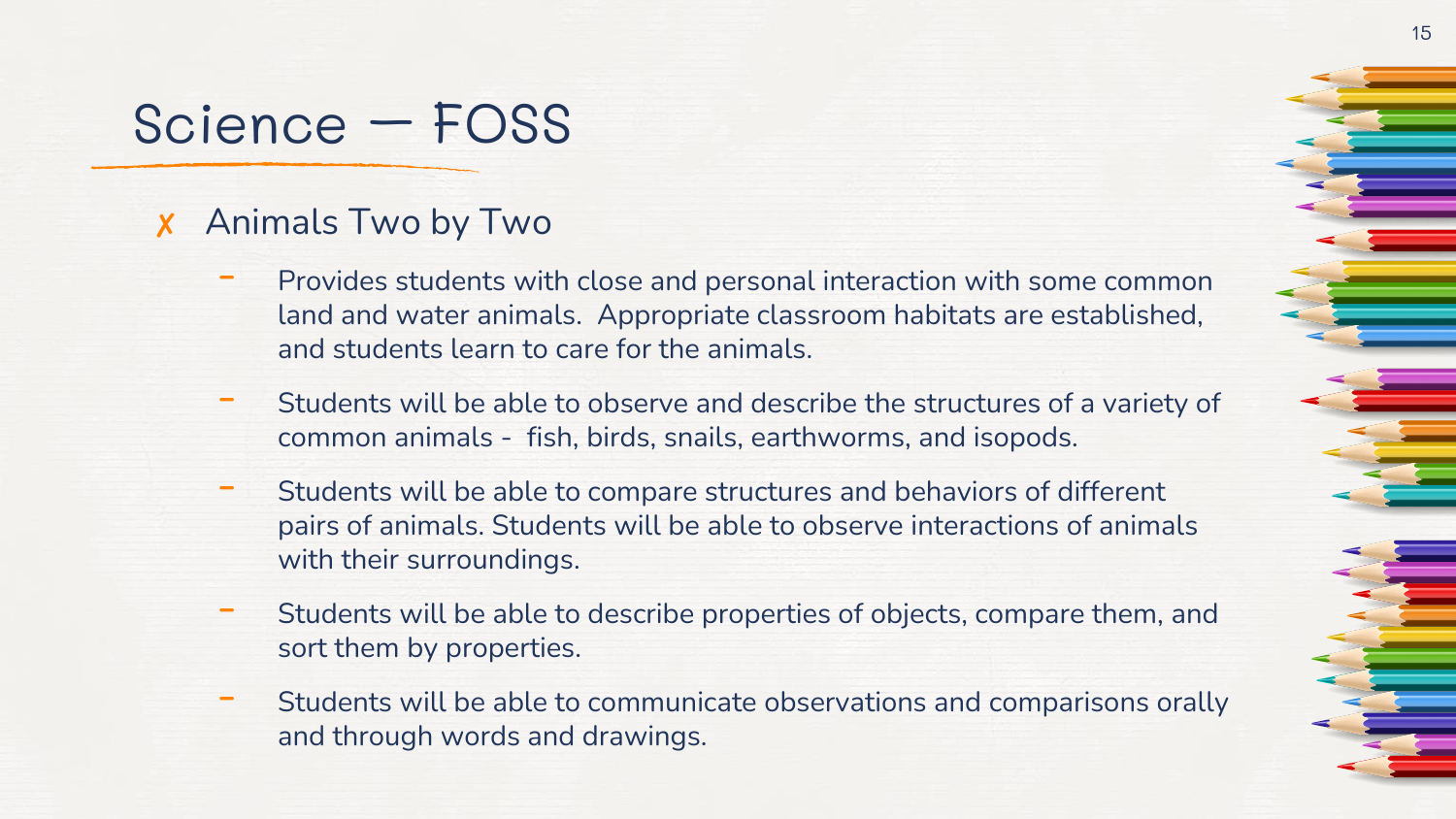### Social Studies – My World

 $x$  Unit  $1 - My Family$ , My School ✘ Unit 2 – Everybody Works ✘ Unit 3 – Where We Live  $x$  Unit 4 – Life Then and Now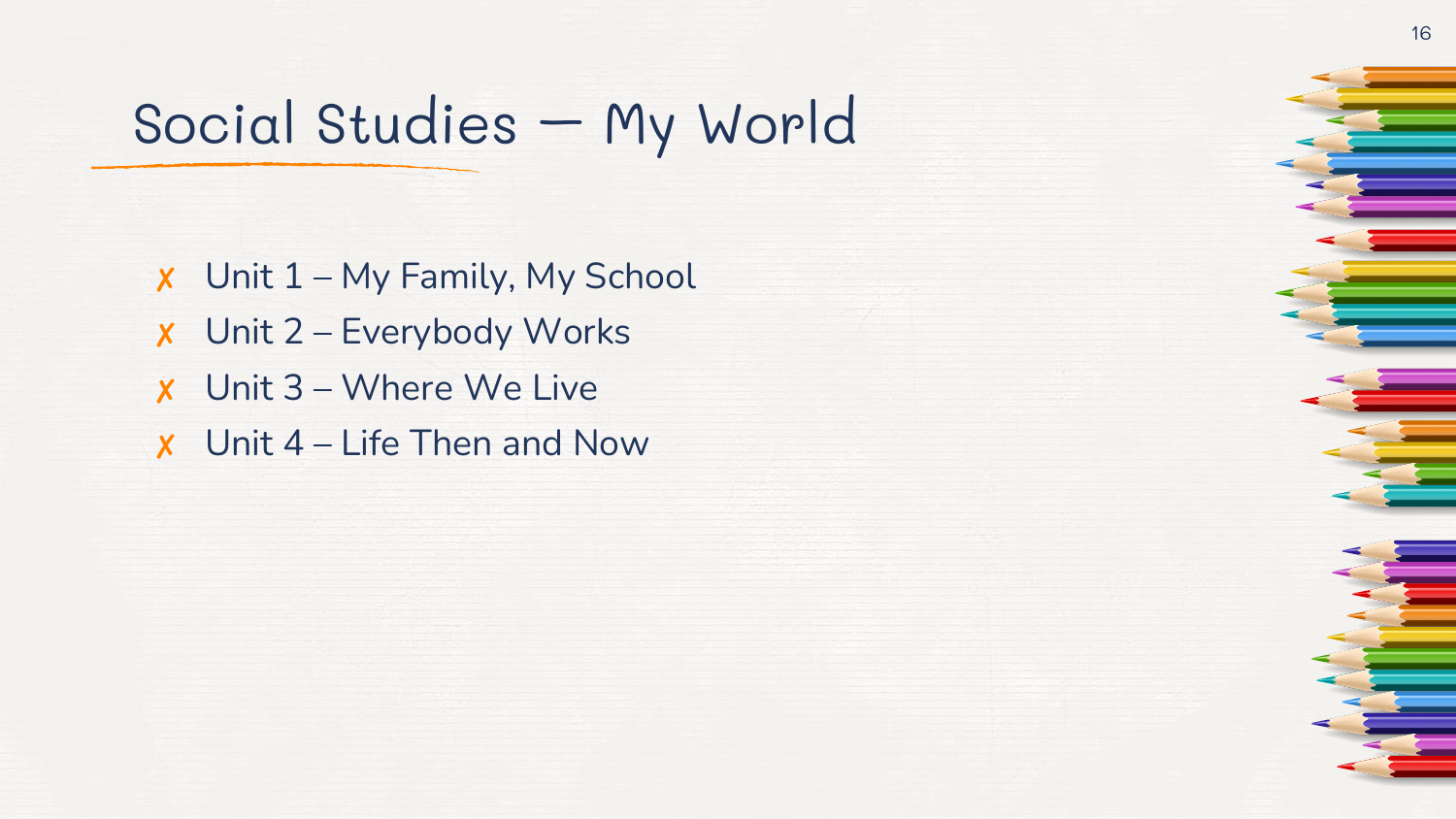#### Social Studies

- Students learn fundamental concepts about government, citizenship, geography, economics, and history.
- X The focus of instruction is on developing an understanding of core democratic values, the rights and responsibilities of American citizens, and how key people and events contributed to the development of the American heritage.
- X Exploration of cultural universals enables students to realize how the availability of resources, the changing environment, and innovation impact everyday life.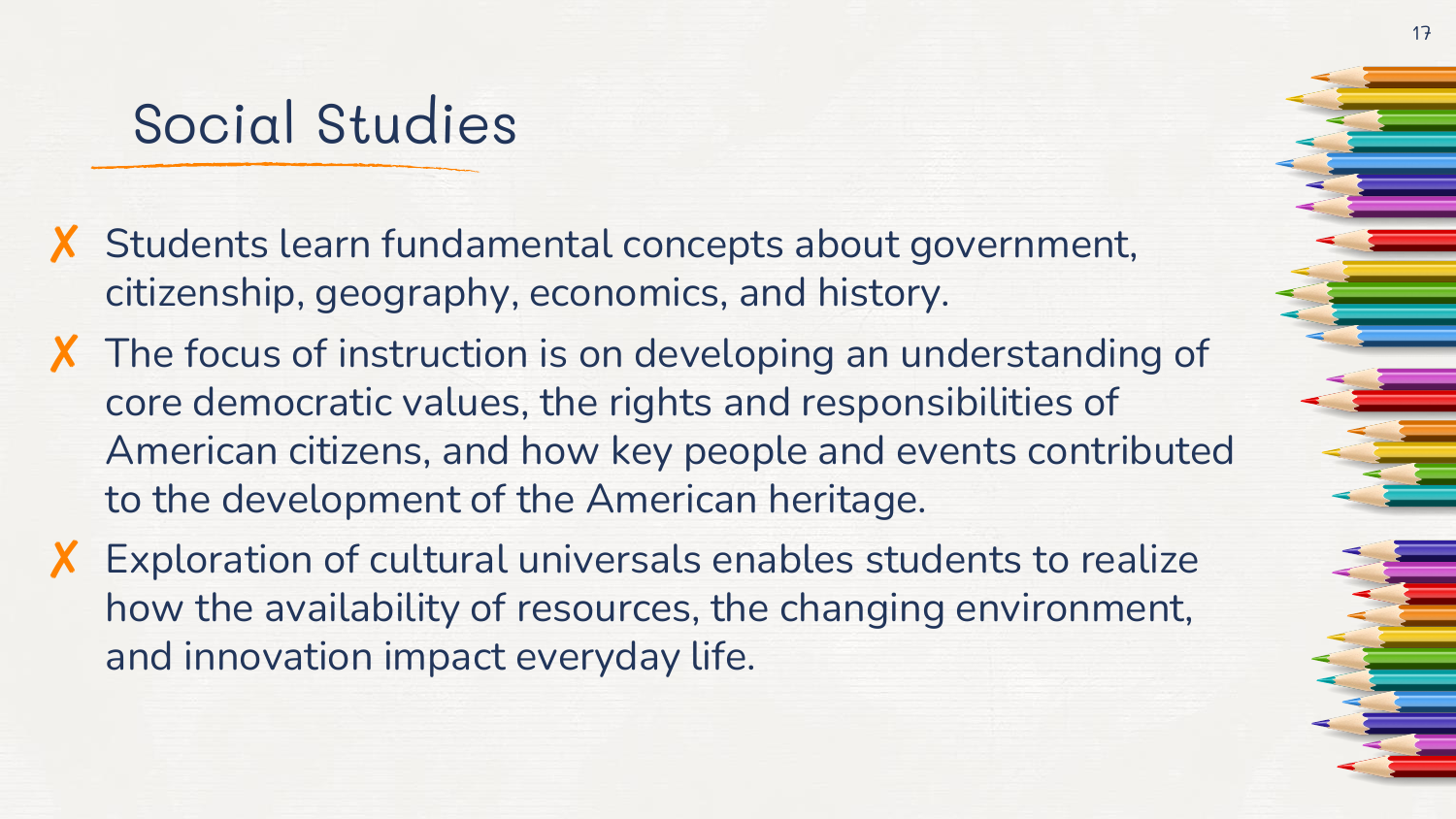#### Special Activity Courses

- X Physical Education
- ✘ Art
- ✘ Dance
- ✘ Vocal Music
- X Technology
- ✘ Library/Media Center



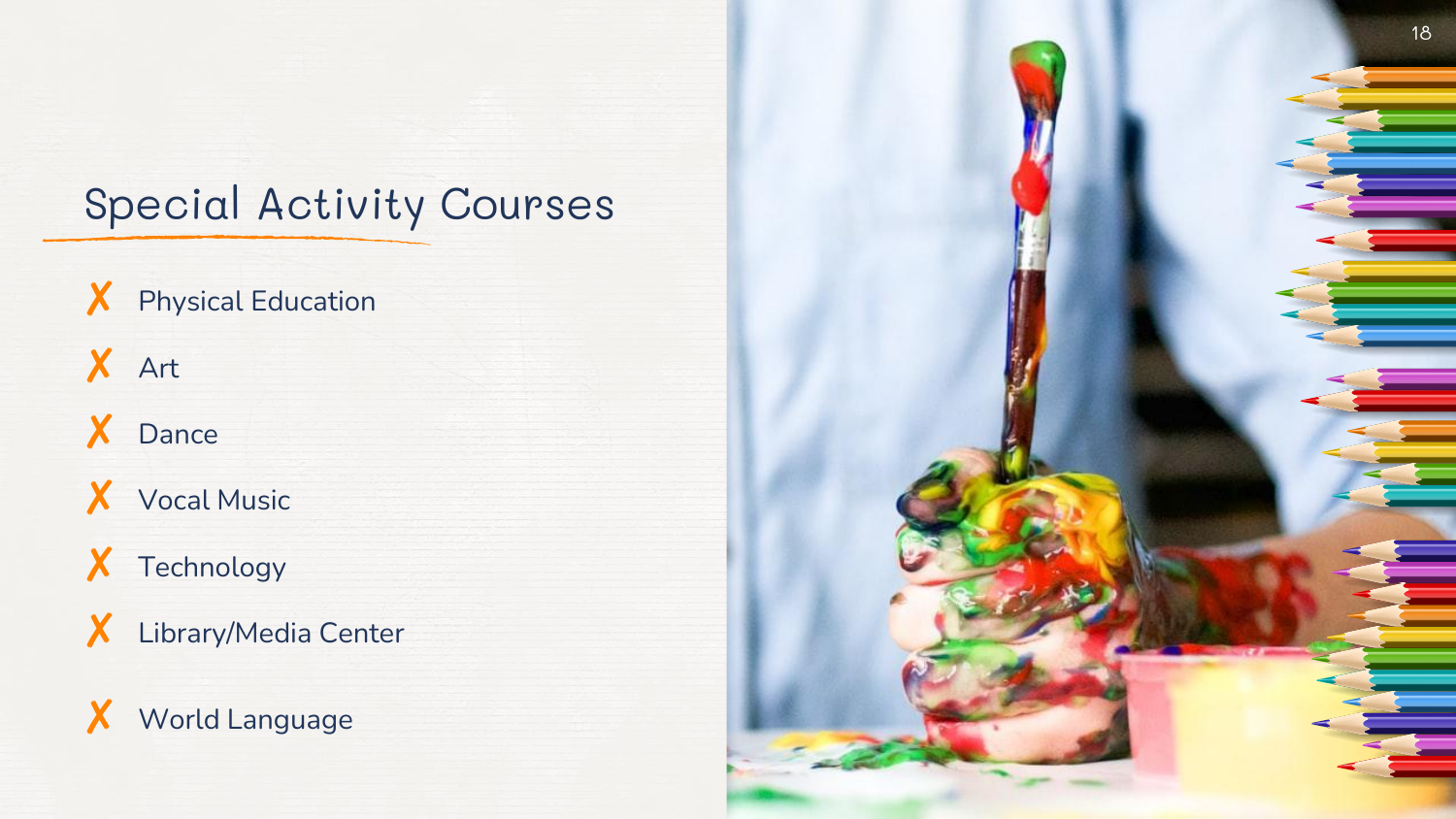## 2. Grading & Assessments Measuring Student Achievement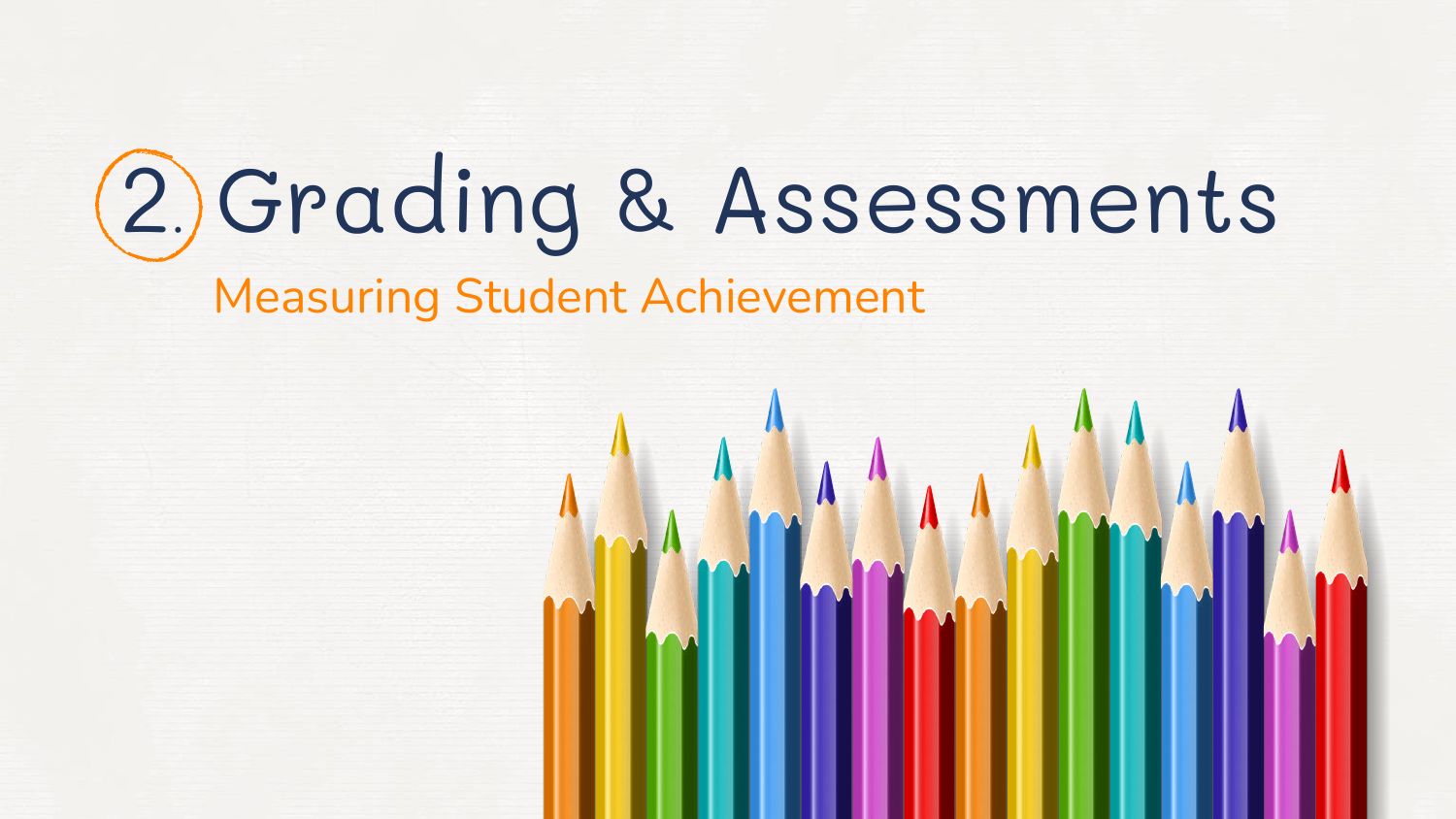### Forms of Measuring Student Achievement



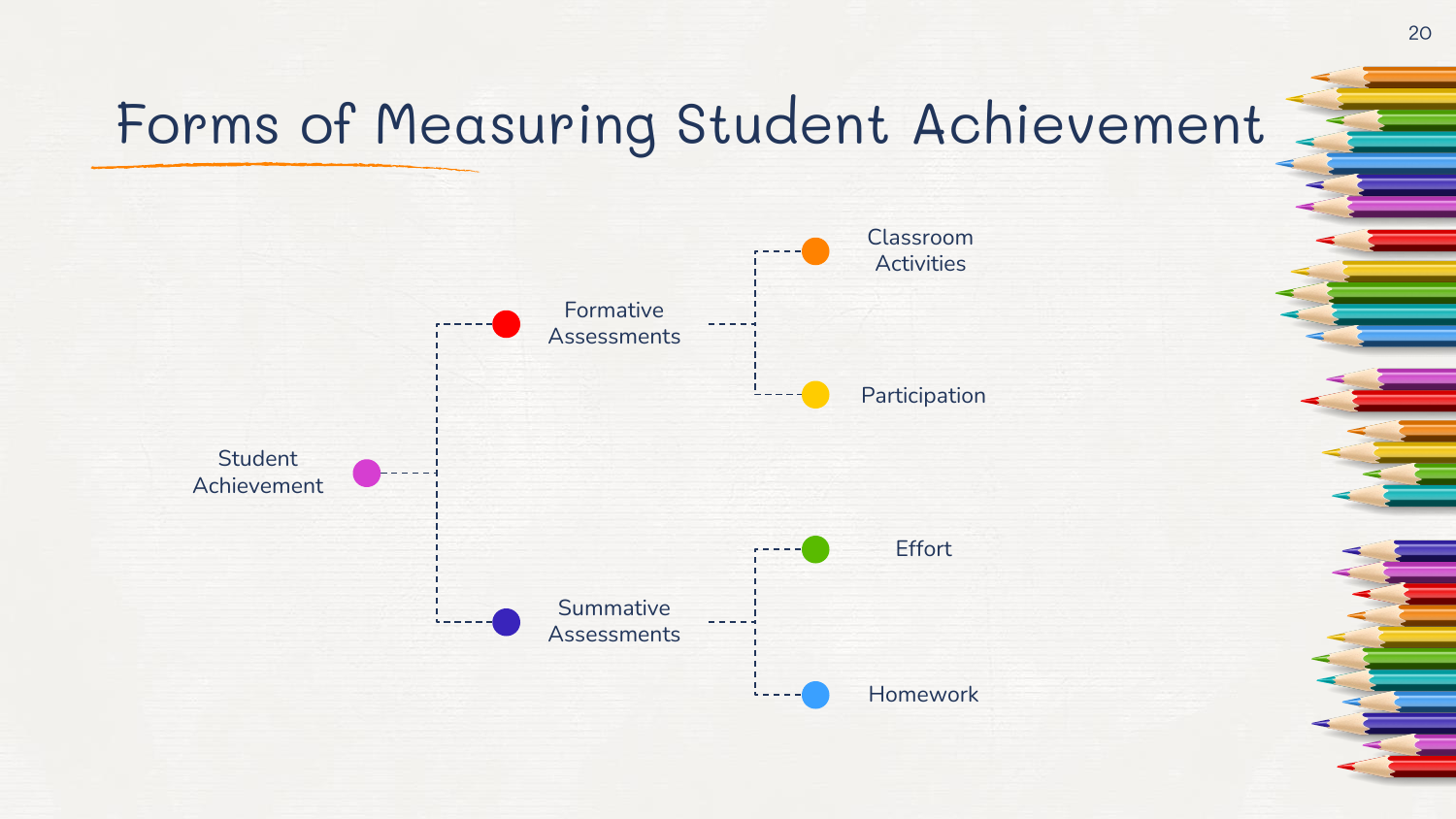## . Policies & Procedures

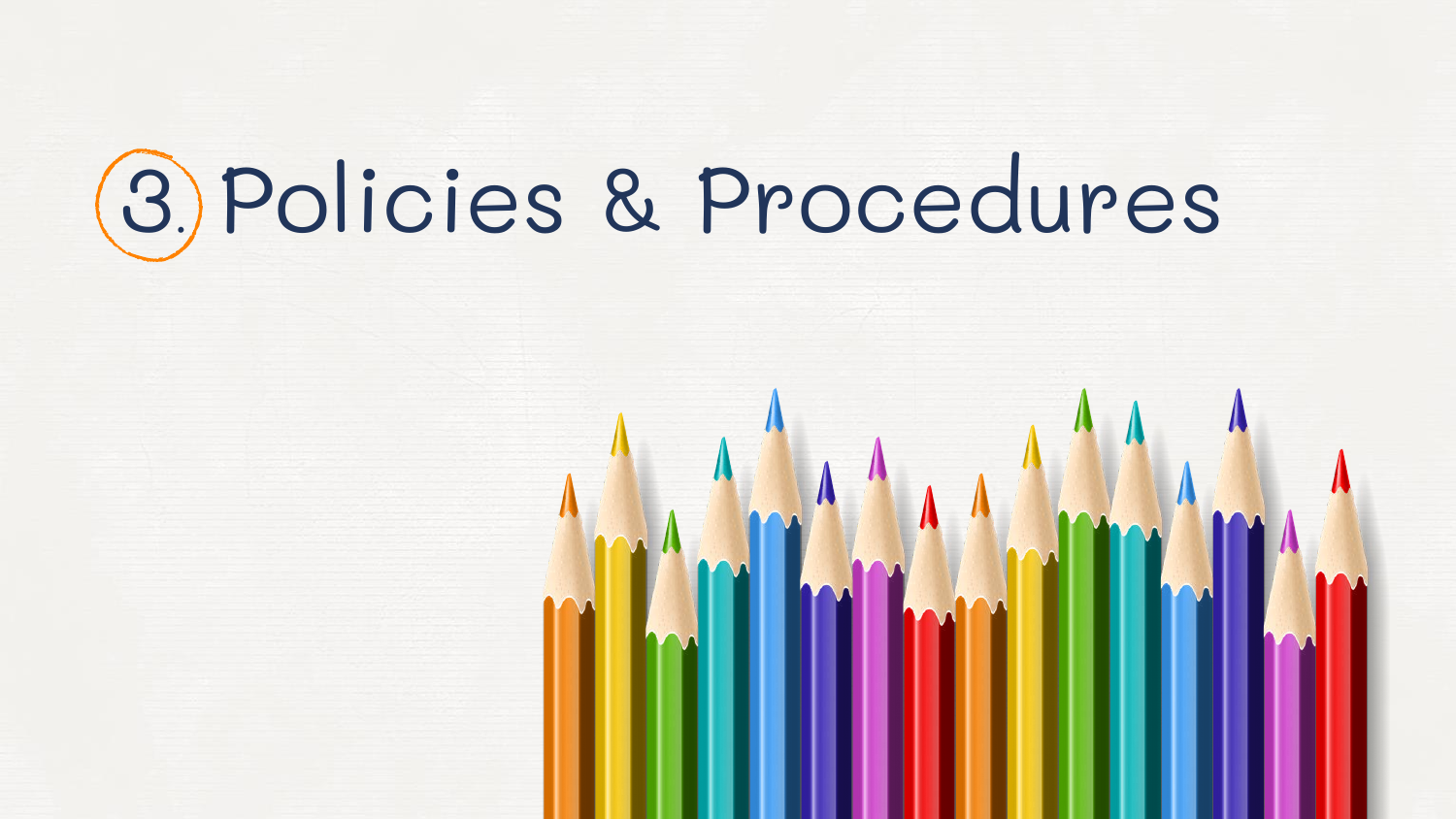### Policies & Procedures

#### **Attendance**

✘Arrival/Dismissal **X** Early Dismissal X School Closing/Delayed Opening

#### **Uniform Policy**

X White or blue collard shirts (long or short sleeves)

X Navy blue pants

✘Bermuda shorts, skirts, or skorts (all at knee length)

✘Physical Education: Solid navy blue or gray sweatpants or shorts, white t-shirt, and sneakers

X Inclement/Cold Weather: Navy sweater or sweater vest may be worn over the uniform shirt. \*\* NO HOODED SWEATSHIRTS ARE PERMITTED AT ANY TIME\*\*

#### **Homework Policy**

 $\chi$  Minimum of 15 minutes nightly Read for 20 minutes nightly Return homework daily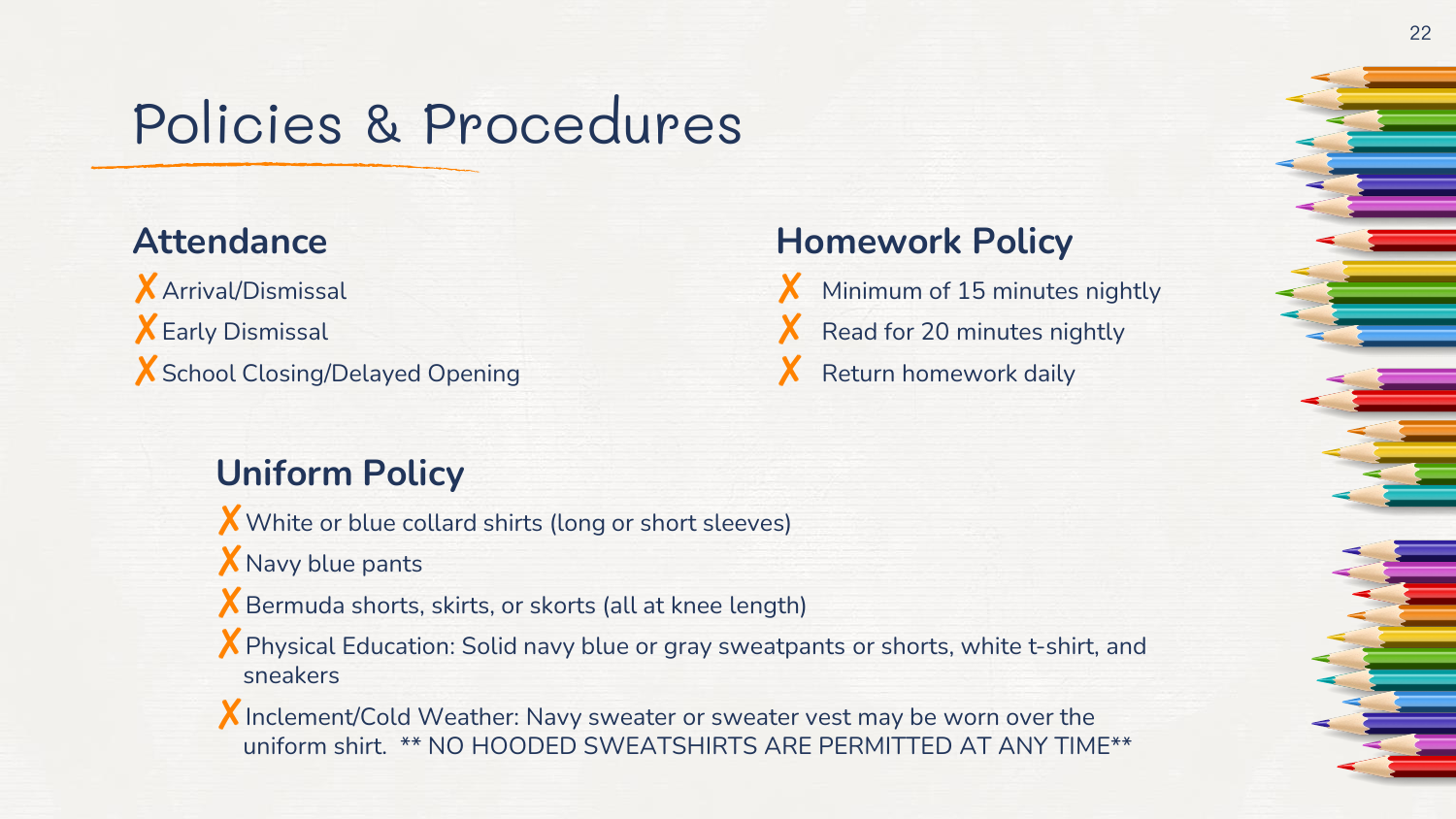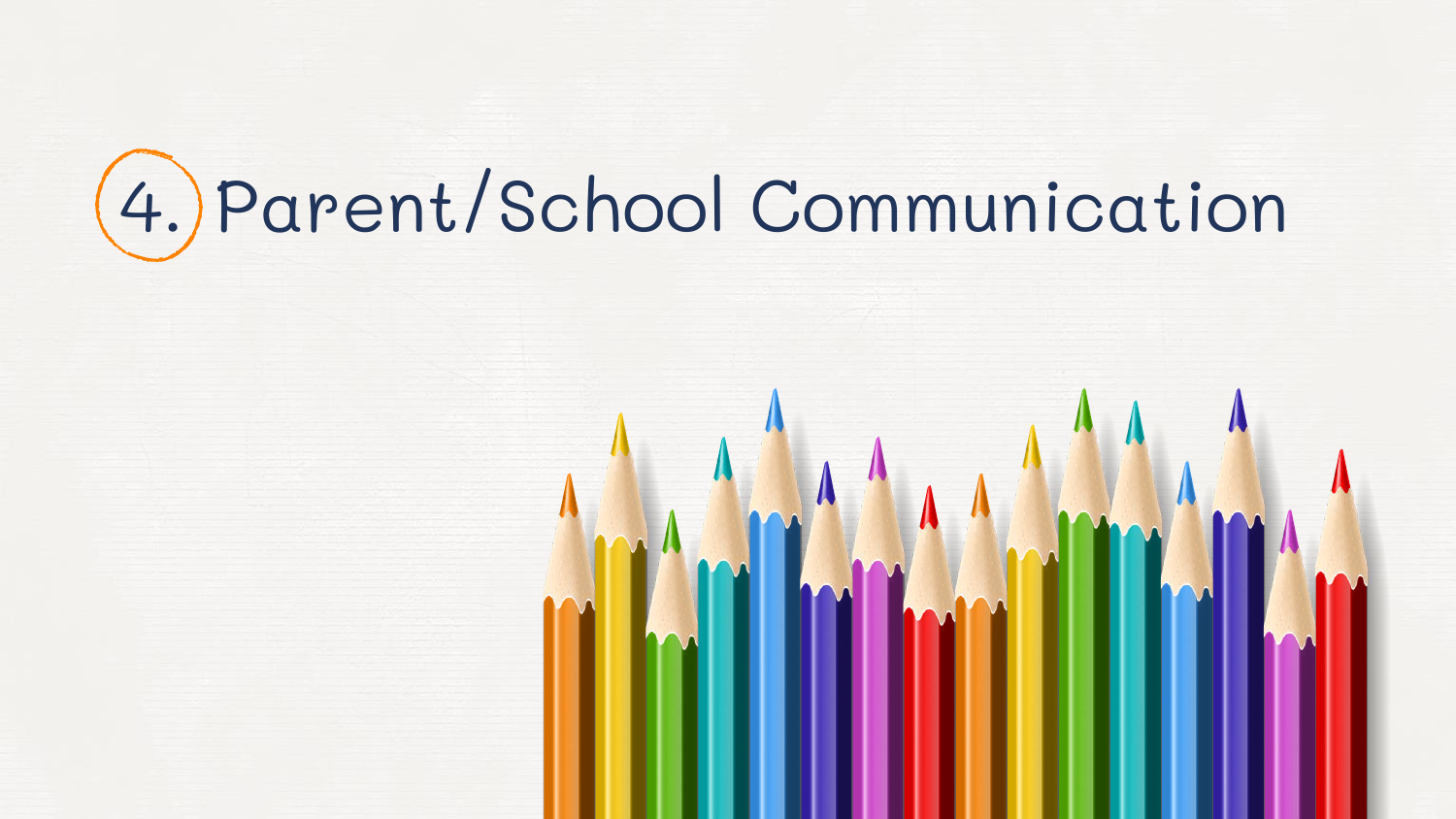### Parent/School Communication

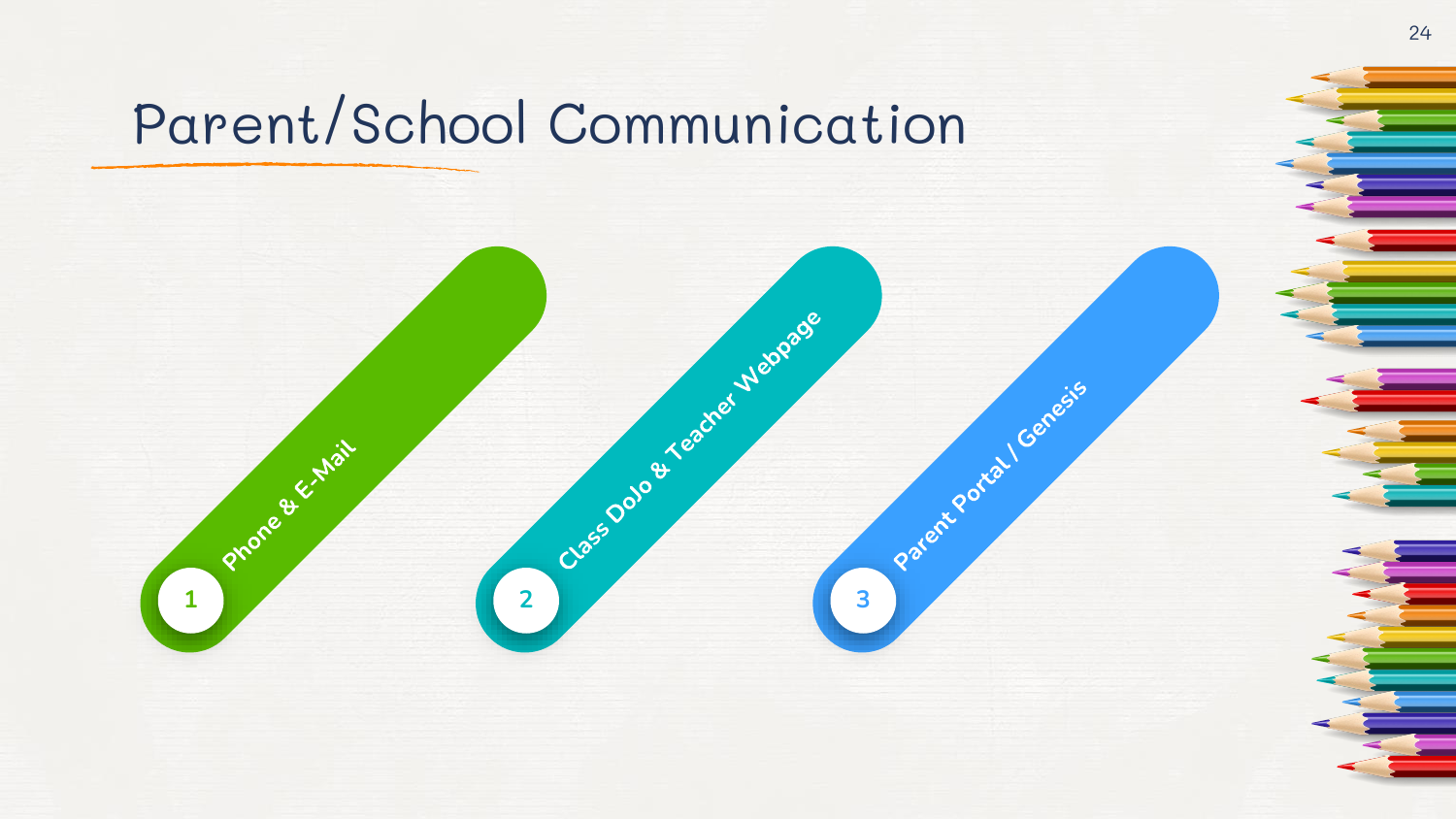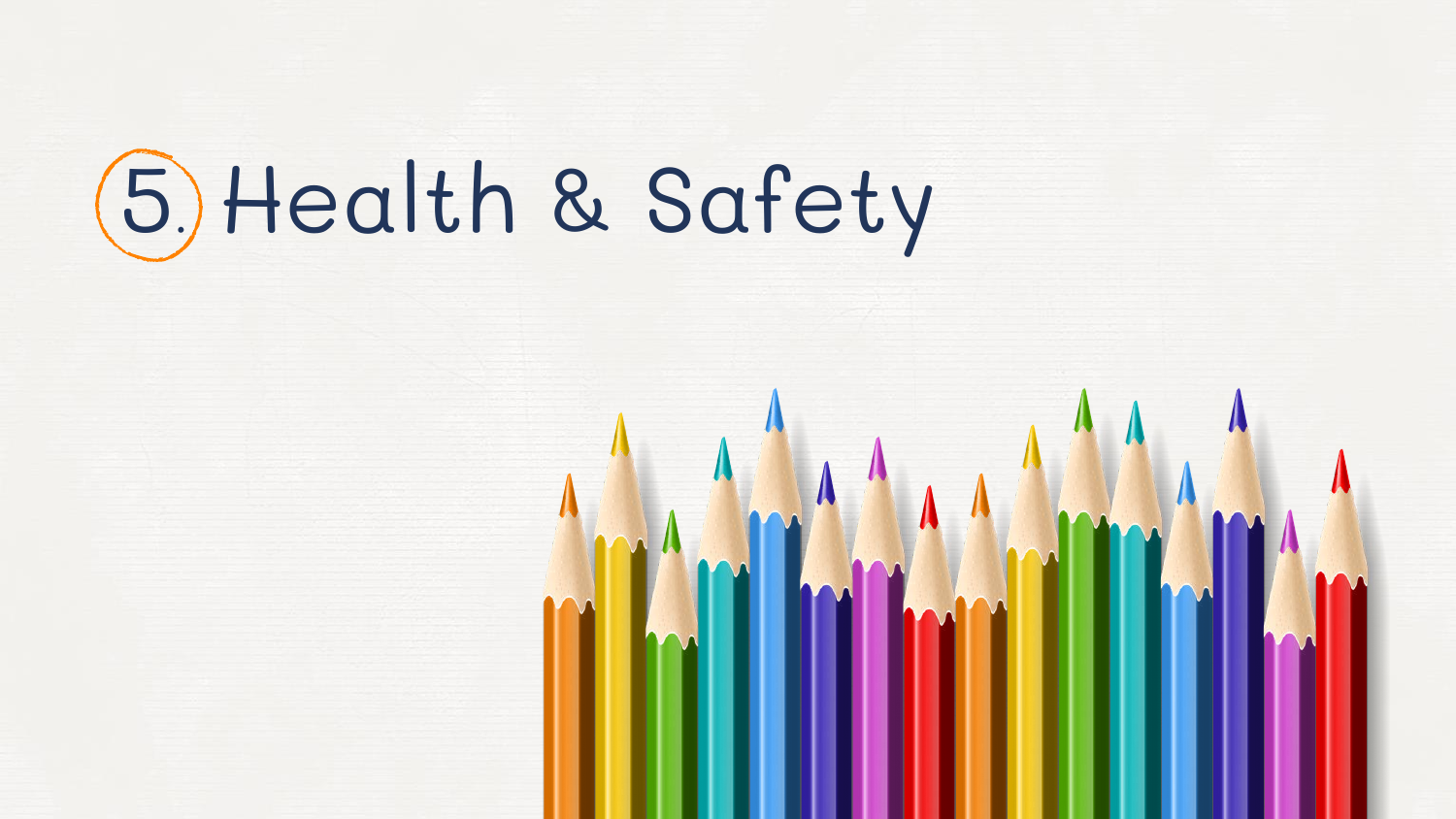#### Health & Safety

#### **Emergency Forms**

- With updated contact information
- Updated Immunization Paperwork
- ✘ A completed physical form
- ✘ Documentation regarding any medical concern (i.e. asthma, food allergies, medications, etc)

In case of emergency, please make sure you have updated contact information as well as emergency contact information on file if you cannot be reached.

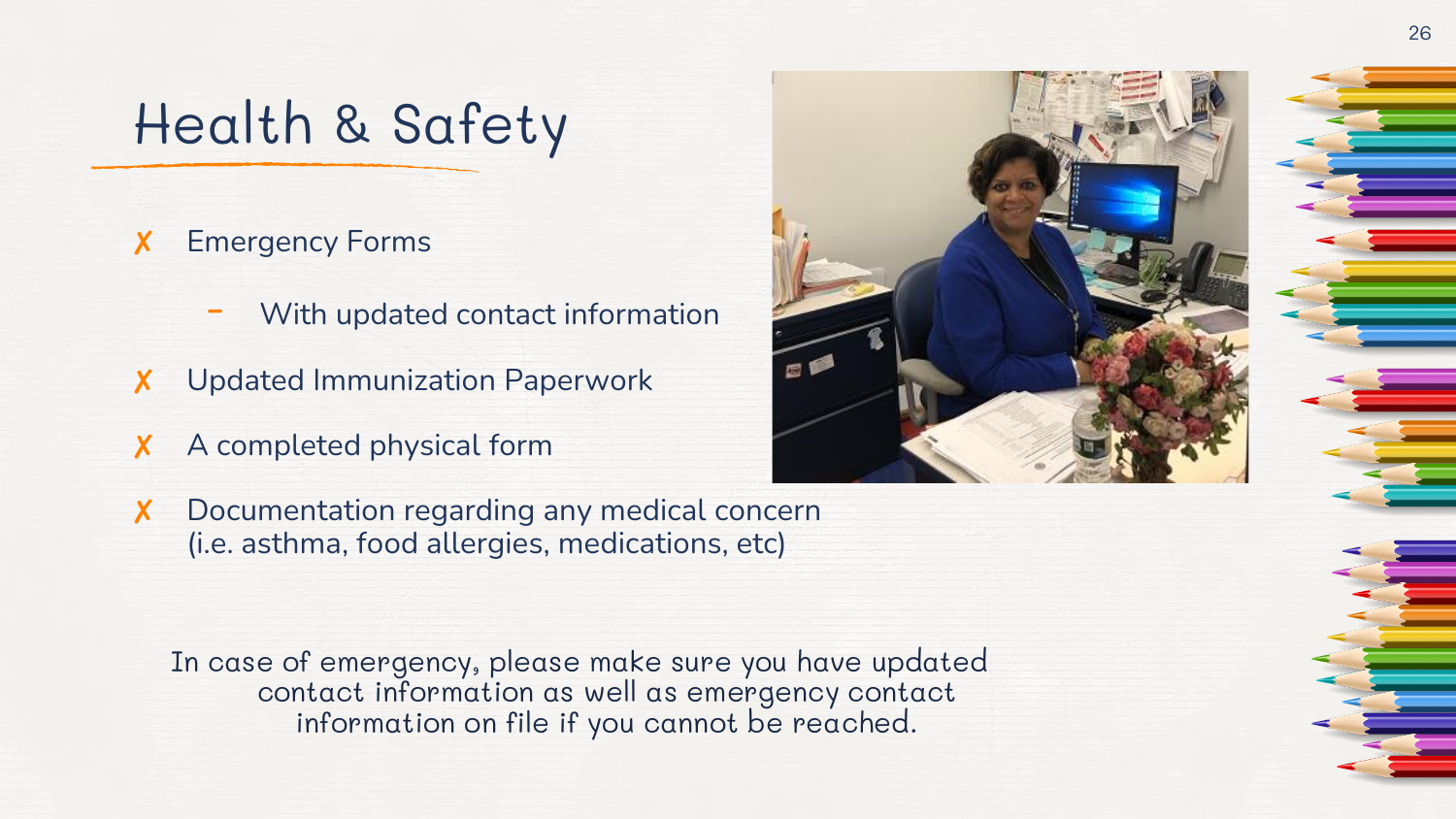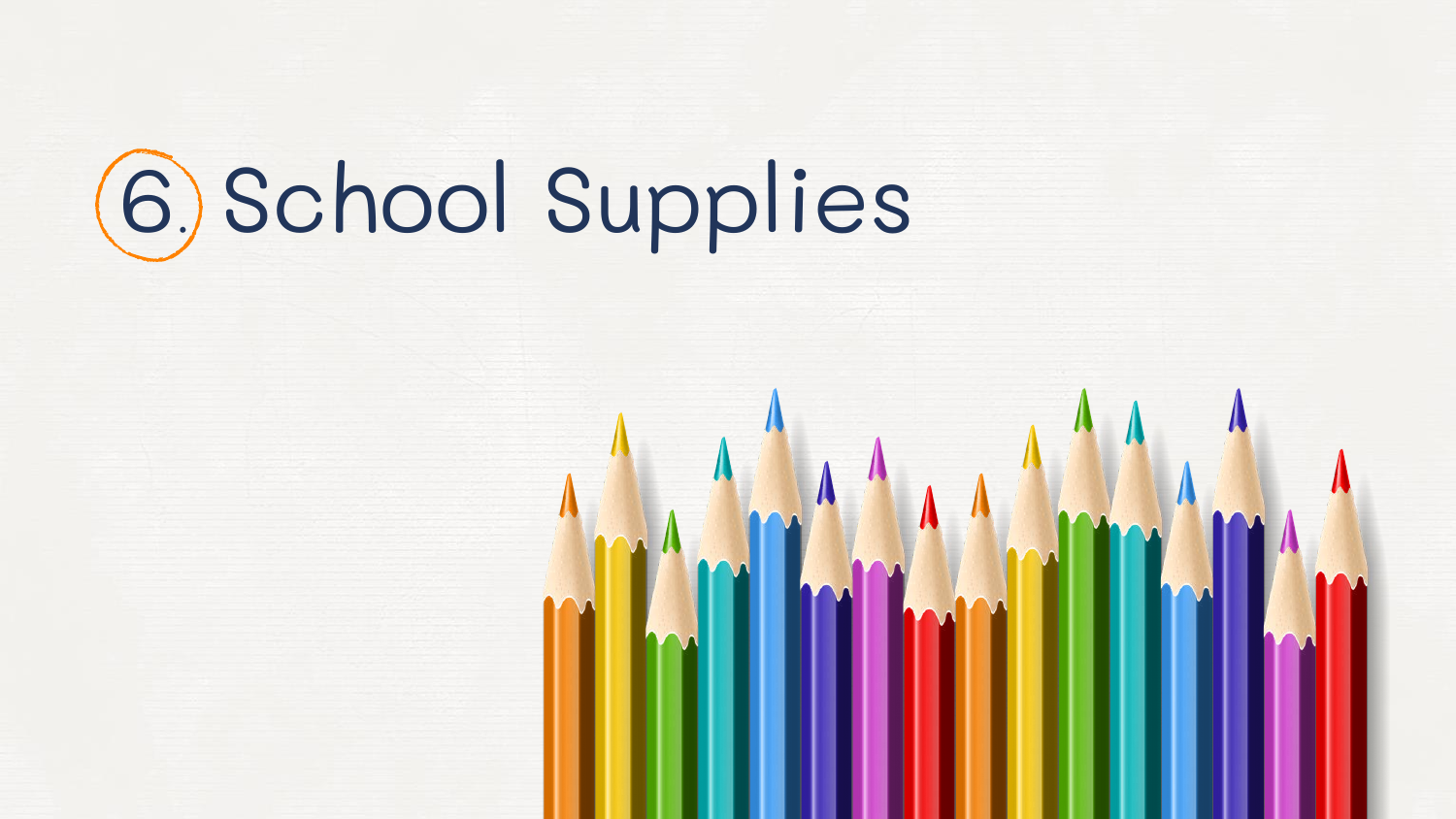### School Supply List

✘ 1 boxes of tissues 1 rolls of paper towel 1 bottle of hand sanitizer 1 packs of Clorox/Lysol Wipes 2 packs of Ziploc Gallon Bags

1 Headphone with microphone attached 1 packs of "Wet Ones" Change of clothes (keep in plastic bag and label with student's name)

Items should be labeled with your child's name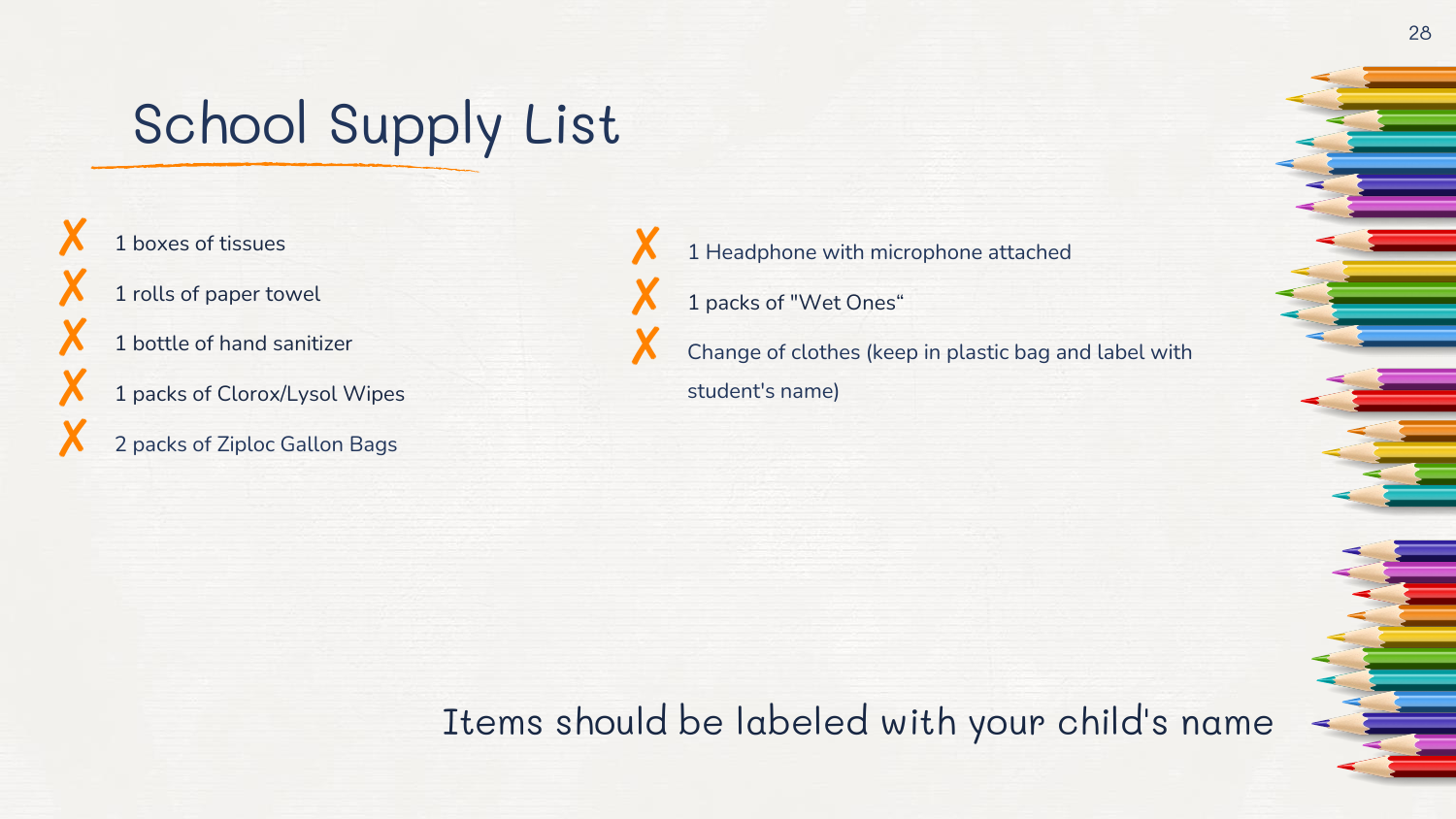#### App Announcement



We have an app.

Ø ⊜

App Store

S

 $\mathbf{r}$  $\vert f \vert$ 

And it's aweso

#### Announcing the NEW **Orange Public Schools** Mobile App!

Designed specifically to keep you better informed, in REAL time!

Available for Apple and Android devices.

The app is FREE and available for download today. You are encouraged to sign up.

Download the new app in 3 easy steps:

- 1. On your smartphone, go to the iTunes App Store® or Google Play®
- 2. Search Orange Public **Schools**
- Public Schools app for free download

School news in the palm of your hand, your new Orange Public Schools mobile app is just a few taps away.

Google play Download it today!

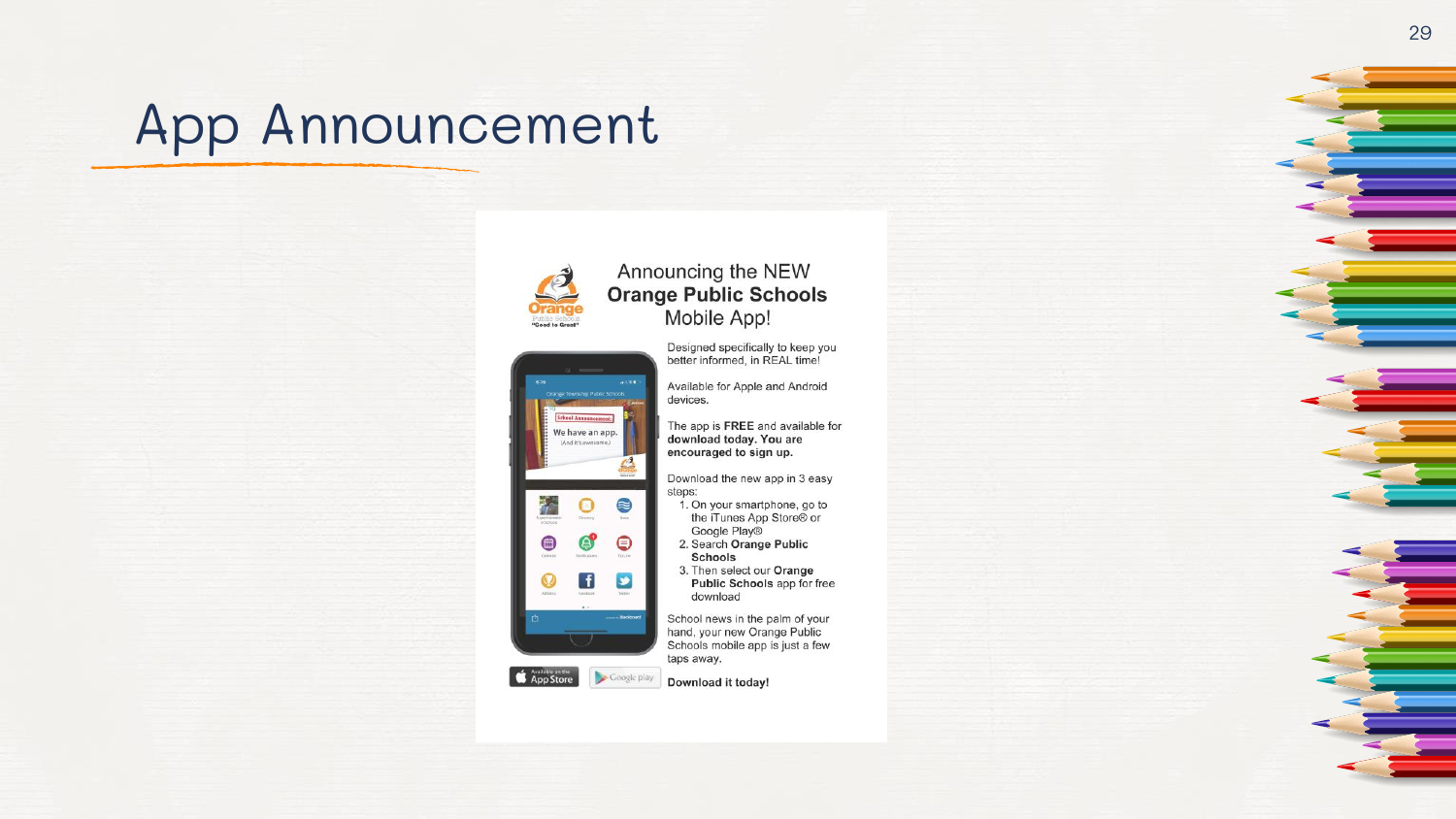### Orange Public Schools Social Media

**Social Media Hashtags:** #GoodtoGreat #FROrange #OrangeStrong

## **Follow us:**

- **11 Orange Public School District** 
	- @ops\_district
- opsdistrict  $\boxed{0}$ 
	- Orange Public School District